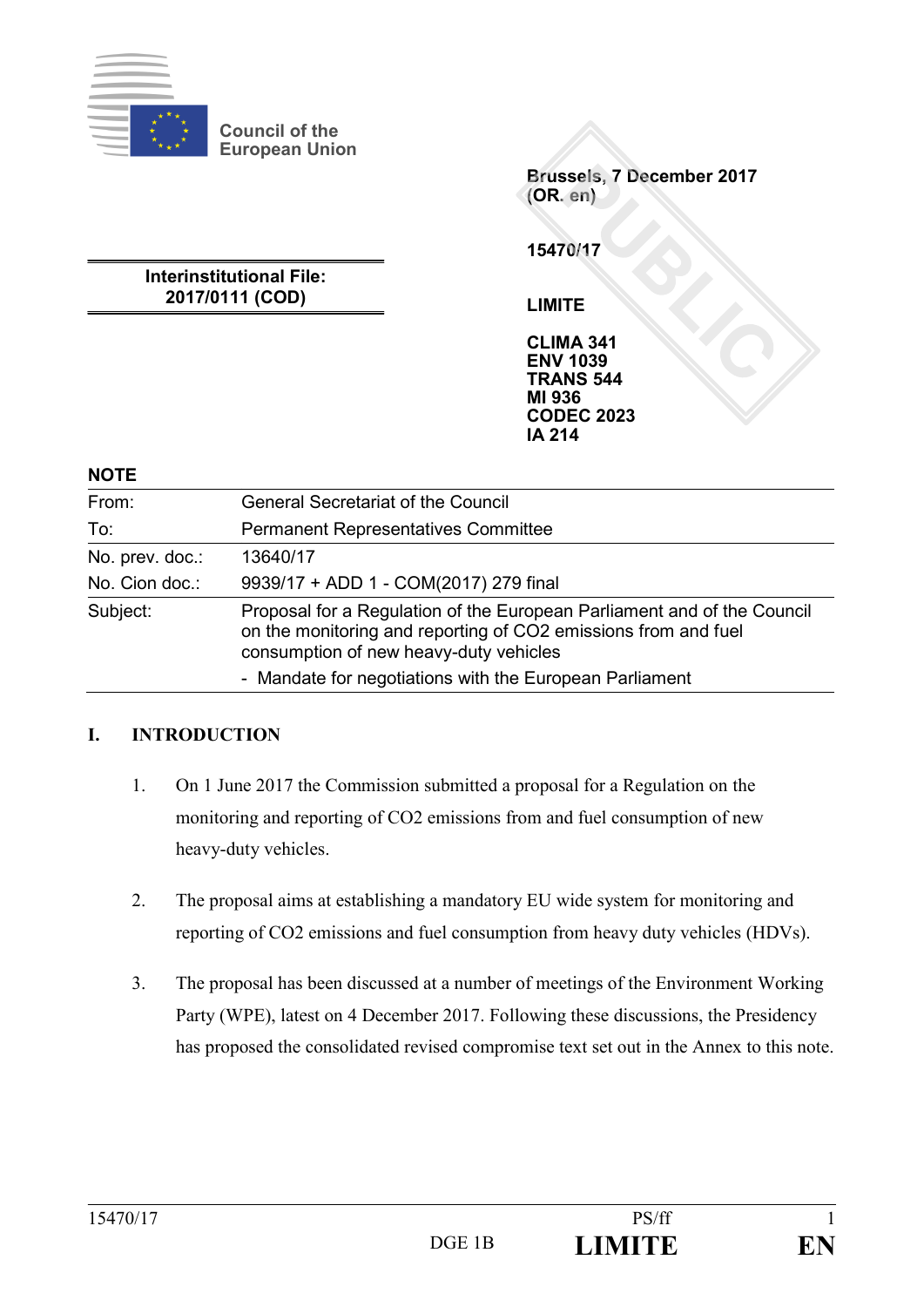4. In the European Parliament, Damiano ZOFFOLI (S&D, IT) was appointed rapporteur for the proposal on behalf of the ENVI Committee. The Committee vote on a negotiation position on the proposal is scheduled for 24-25 January 2018 in view of plenary approval early February.

# **II. STATE OF PLAY**

- 5. Delegations have welcomed the proposal, also as an important step towards setting CO2 emissions standards for heavy duty vehicles. There is agreement on the approach suggested by the Commission. Discussions have primarily focused on:
	- clarifying certain parts of the text, in particular the link between the scope of the proposed regulation and the Certification Regulation;
	- the possible addition of data to be monitored and reported by manufacturers;
	- to which extent the data monitored and reported by manufacturers should be made publicly available, in particular in relation to data on the aerodynamics of the vehicle (the so called "air drag value") which is an important element determining the fuel efficiency of the vehicle; and
	- including a derogation for "small manufacturers" from the monitoring and reporting obligations in order to reduce their administrative burdens. Given the vehicle categories covered so far by the Certification Regulation, currently only large manufacturers will be subject to the monitoring and reporting obligations of the proposed regulation. However, once manufacturers of other vehicle categories will be subject to these obligations, also smaller manufacturers will be affected.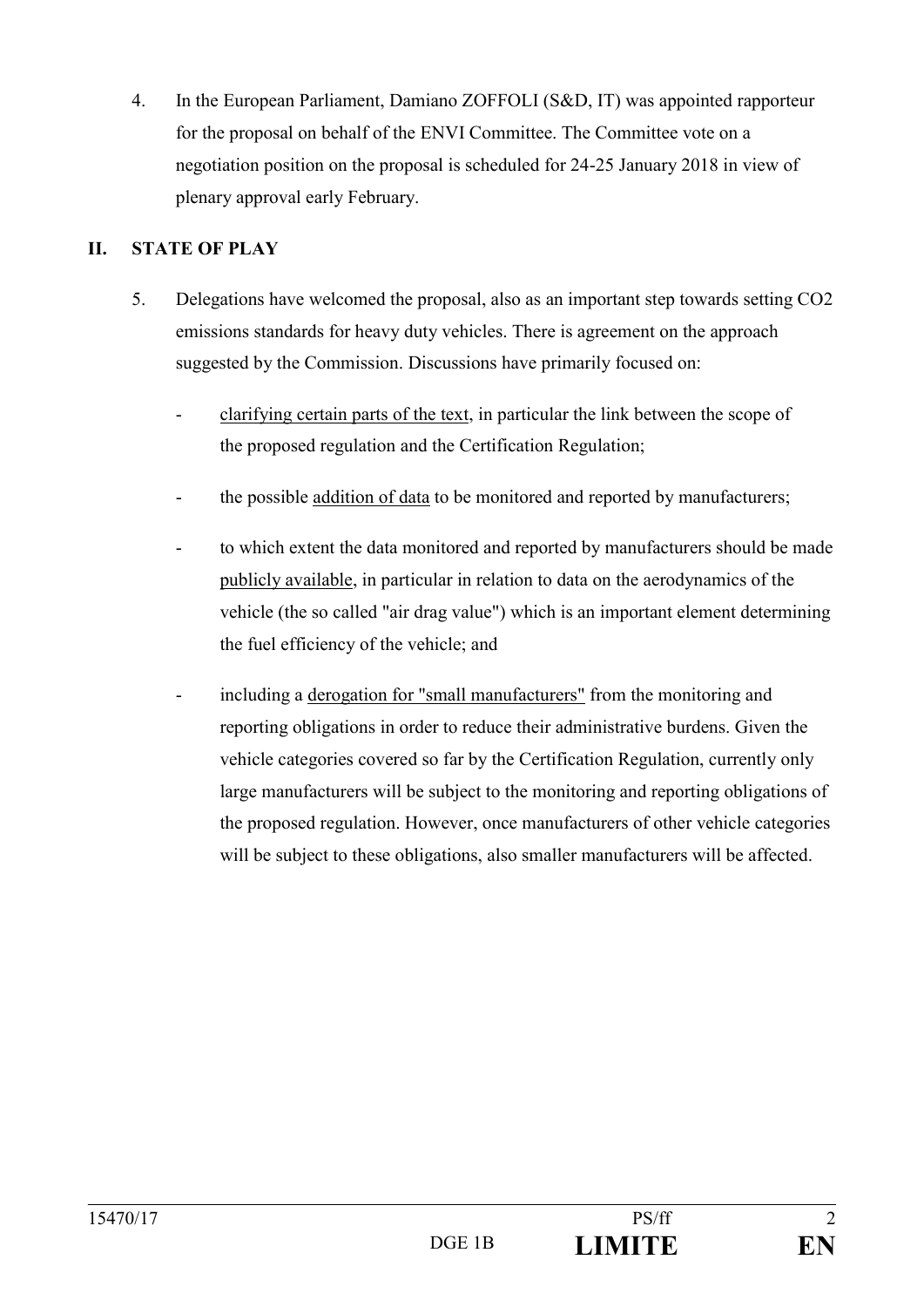- 6. The compromise suggested by the Presidency aims at addressing the issues raised by delegations in a balanced way, notably by:
	- clarifying that only manufacturers of already certified vehicle categories and/or groups are subject to the monitoring and reporting obligations. This is done through including a new table in Annex I, part B which will set out the starting years for monitoring and reporting for each vehicle category/group. As the remaining vehicle categories/groups are certified, the Commission will amend that Annex by including the respective starting years. The Commission has been given a timeframe of seven years to set out the starting years for all vehicle categories/groups covered by the regulation;
	- adding CO2 emissions and fuel consumption of the engine in the list of data to be reported by manufacturers (Annex I, Part B point 2). This data is already part of the information to be provided by manufacturers in the context of the certification process;
	- making the "air drag value" publicly available in a range format (Article  $6(1)$ ). The different ranges are defined in such a way that they will provide sufficiently accurate information on the aerodynamic performance of the vehicle to potential buyers while taking adequately into account considerations on fair competition.

As regards the issue of the "small manufacturers", the Presidency proposes to take on board the suggestion made by some delegations and supported by the Commission to consider derogations in the framework of the Certification Regulation and not in this regulation on the monitoring and reporting. The assessment is that the substantial burdens and costs for manufacturers are rather linked to the certification process than to the monitoring and reporting. The Commission has agreed to make a statement in Coreper on the issue.

In addition to the changes made following the discussions at the Working Party, a number of editorial changes have been made to the text.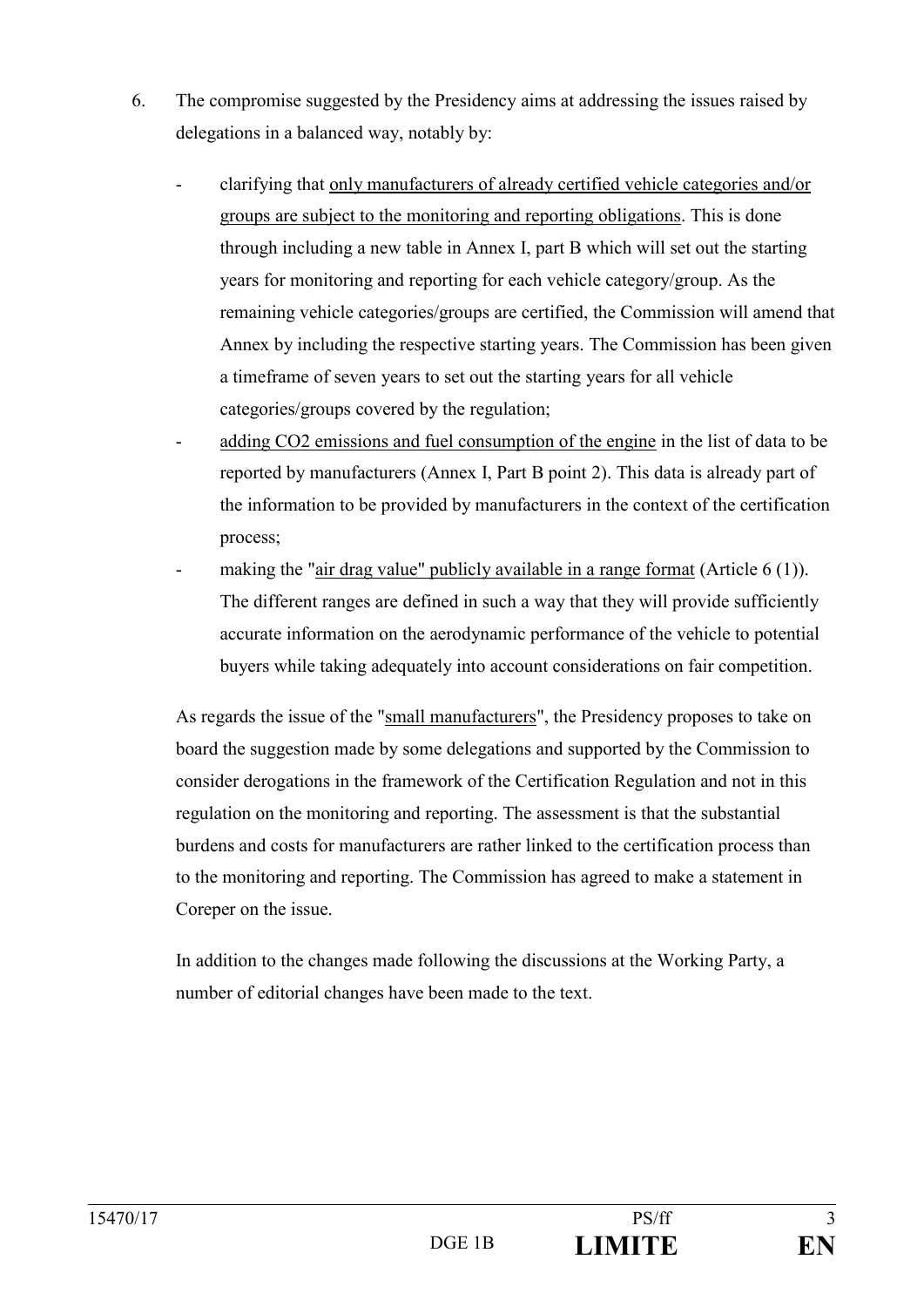7. A large number of delegations are ready to accept the Presidency compromise suggestions as tabled. The remaining delegations have scrutiny reservations on the Presidency compromise, with a number of delegations stating that they are favourably inclined towards the suggestions contained therein.

## **III. CONCLUSION**

The Permanent Representatives Committee is invited to agree on a mandate for negotiations with the European Parliament as set out in the Annex to this note**<sup>1</sup>** .

**<sup>1</sup>** New text compared to the previous Presidency compromise text contained in document 13640/17 is highlighted in **bold and underlined**, deletions are marked by […]. Previous changes to the initial Commission proposal are indicated as underlined.



<u>.</u>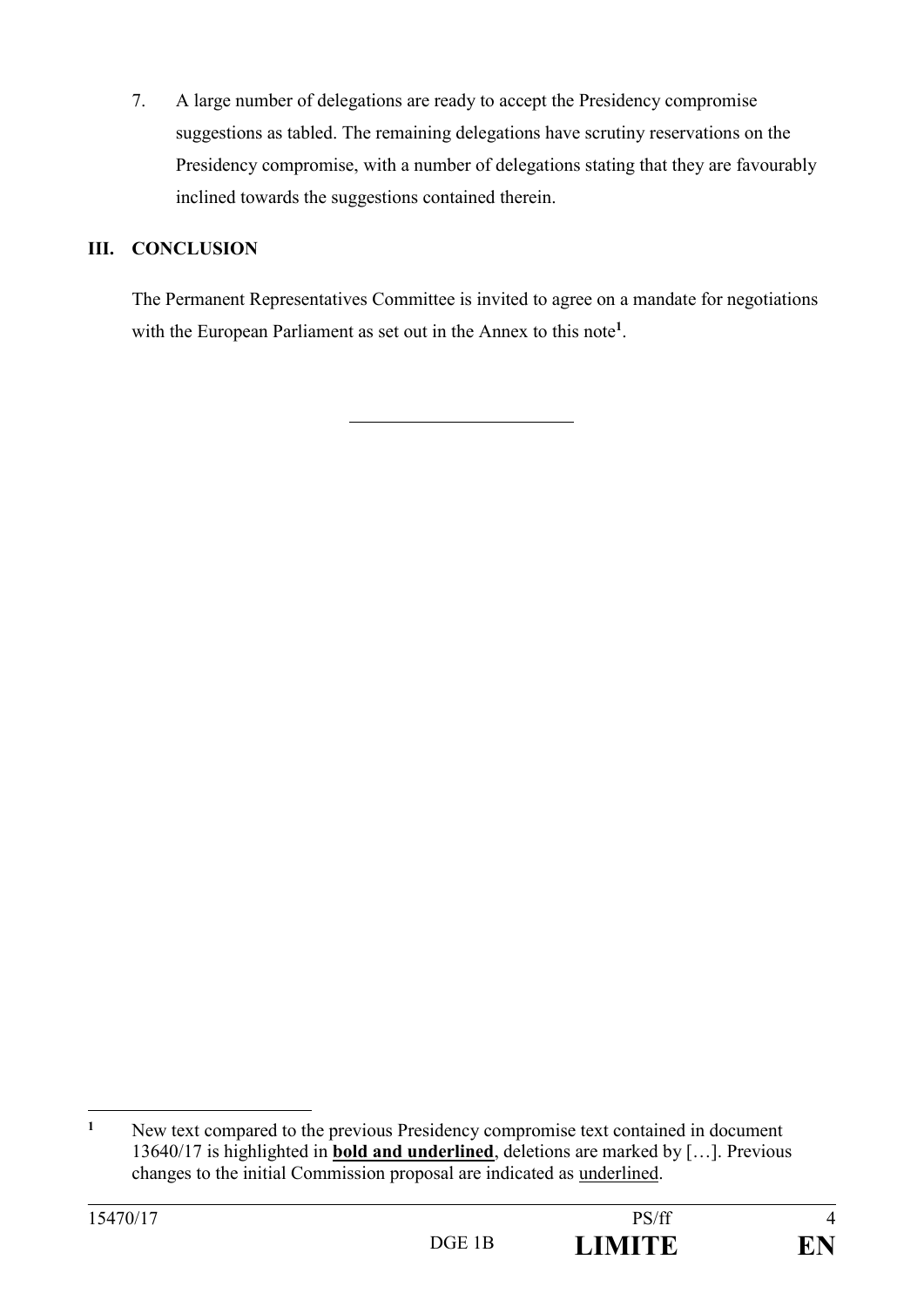**ANNEX**

#### Proposal for a

### **REGULATION OF THE EUROPEAN PARLIAMENT AND OF THE COUNCIL**

#### **on the monitoring and reporting of CO<sup>2</sup> emissions from and fuel consumption of new heavyduty vehicles**

(Text with EEA relevance)

#### THE EUROPEAN PARLIAMENT AND THE COUNCIL OF THE EUROPEAN UNION,

Having regard to the Treaty on the Functioning of the European Union, and in particular Article 192(1) thereof,

Having regard to the proposal from the European Commission,

After transmission of the draft legislative act to the national parliaments,

Having regard to the opinion of the European Economic and Social Committee<sup>2</sup>,

Having regard to the opinion of the Committee of the Regions<sup>3</sup>,

Acting in accordance with the ordinary legislative procedure,

Whereas:

(1) A binding target of at least a 40 % domestic reduction in economy-wide greenhouse gas emissions by 2030 compared to 1990 was endorsed in the Conclusions of the European Council of 23-24 October 2014 on the 2030 climate and energy policy framework, and this was reconfirmed at its meeting in March 2016.

<sup>1</sup> **2** OJ C, , p. .

**<sup>3</sup>** OJ C , , p. .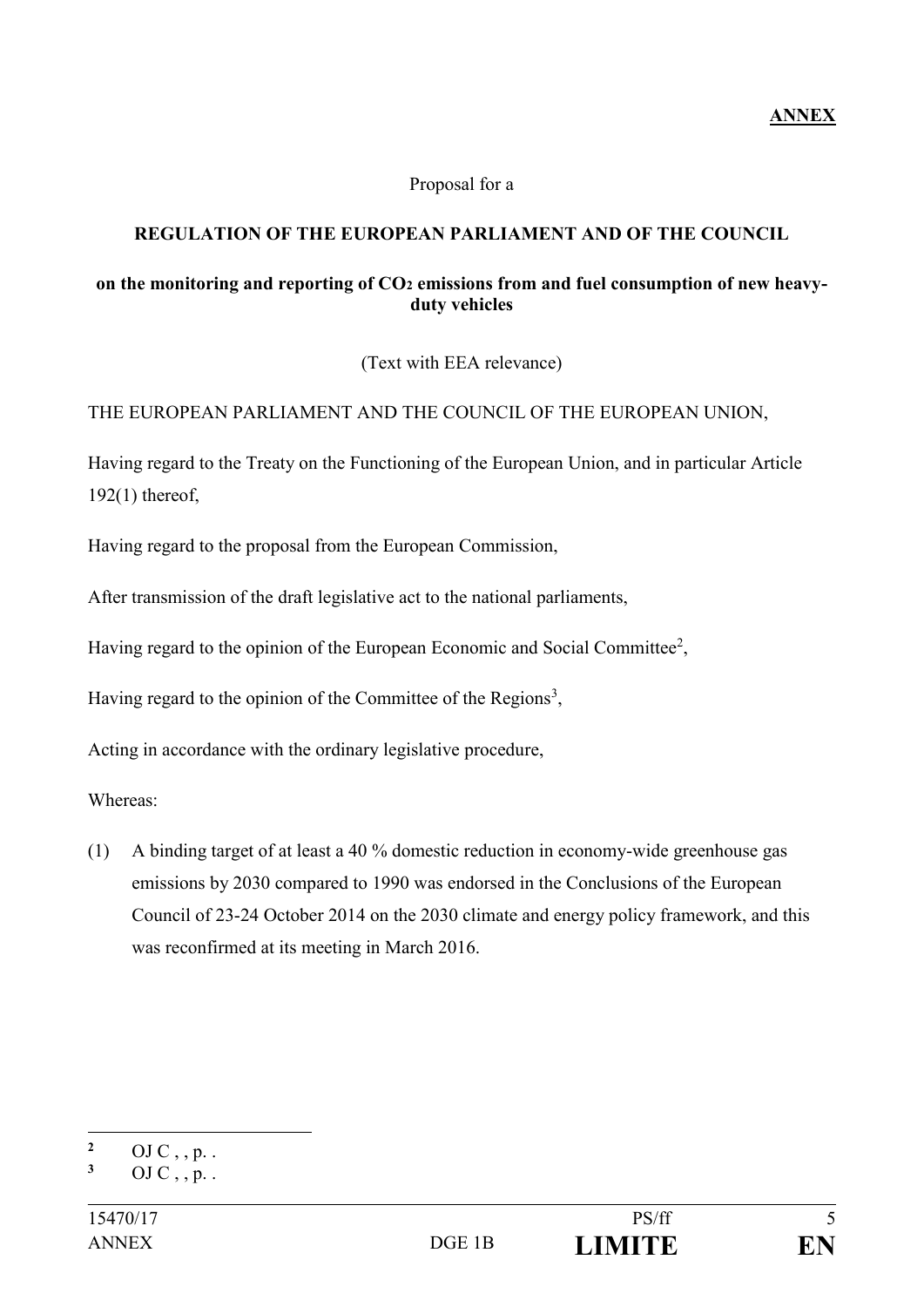- (2) The European Council conclusions of October 2014 provided that the target should be delivered collectively by the Union in the most cost-effective manner possible, with the reductions in the Emissions Trading System (ETS) and non-ETS sectors amounting to 43 % and 30 % respectively by 2030 compared to 2005. All Member States should participate in that effort and all sectors of the economy should contribute to achieving those emission reductions, including transport.
- (3) The Commission's 2016 European Strategy for low-emission mobility<sup>4</sup> set the objective of at least a 60 % reduction in emissions from transport by 2050 compared to 1990 levels.
- (4) Greenhouse gas emissions from lorries, buses and coaches, i.e. heavy-duty vehicles, currently represent around a quarter of road transport emissions in the Union and are expected to increase further by 2030. Effective measures to curb emissions from heavy-duty vehicles need to be introduced in order to contribute to the necessary emission reductions in the transport sector.
- (5) In its 2014 Communication on a Strategy for reducing Heavy-Duty Vehicles' fuel consumption and  $CO<sub>2</sub>$  emissions<sup>5</sup>, the Commission recognised that a prerequisite to introducing such measures is a regulated procedure for the determination of  $CO<sub>2</sub>$  emissions and fuel consumption.
- (6) Regulation (EC) No 595/2009 of the European Parliament and the Council<sup>6</sup> provides the framework for the setting up of such a regulated procedure. The measurements will provide robust and comparable  $CO<sub>2</sub>$  emissions and fuel consumption data for each vehicle for a significant part of the heavy-duty vehicle fleet in the Union. The purchaser of a specific vehicle and the respective Member State of registration will have access to that information, partially closing the knowledge gap.

<u>.</u>

**<sup>4</sup>** COM(2016) 501 final.

**<sup>5</sup>** COM(2014) 285 final.

**<sup>6</sup>** Regulation (EC) No 595/2009 of the European Parliament and of the Council of 18 June 2009 on type-approval of motor vehicles and engines with respect to emissions from heavy duty vehicles (Euro VI) and on access to vehicle repair and maintenance information and amending Regulation (EC) No 715/2007 and Directive 2007/46/EC and repealing Directives 80/1269/EEC, 2005/55/EC and 2005/78/EC (OJ L 188, 18.7.2009, p. 1).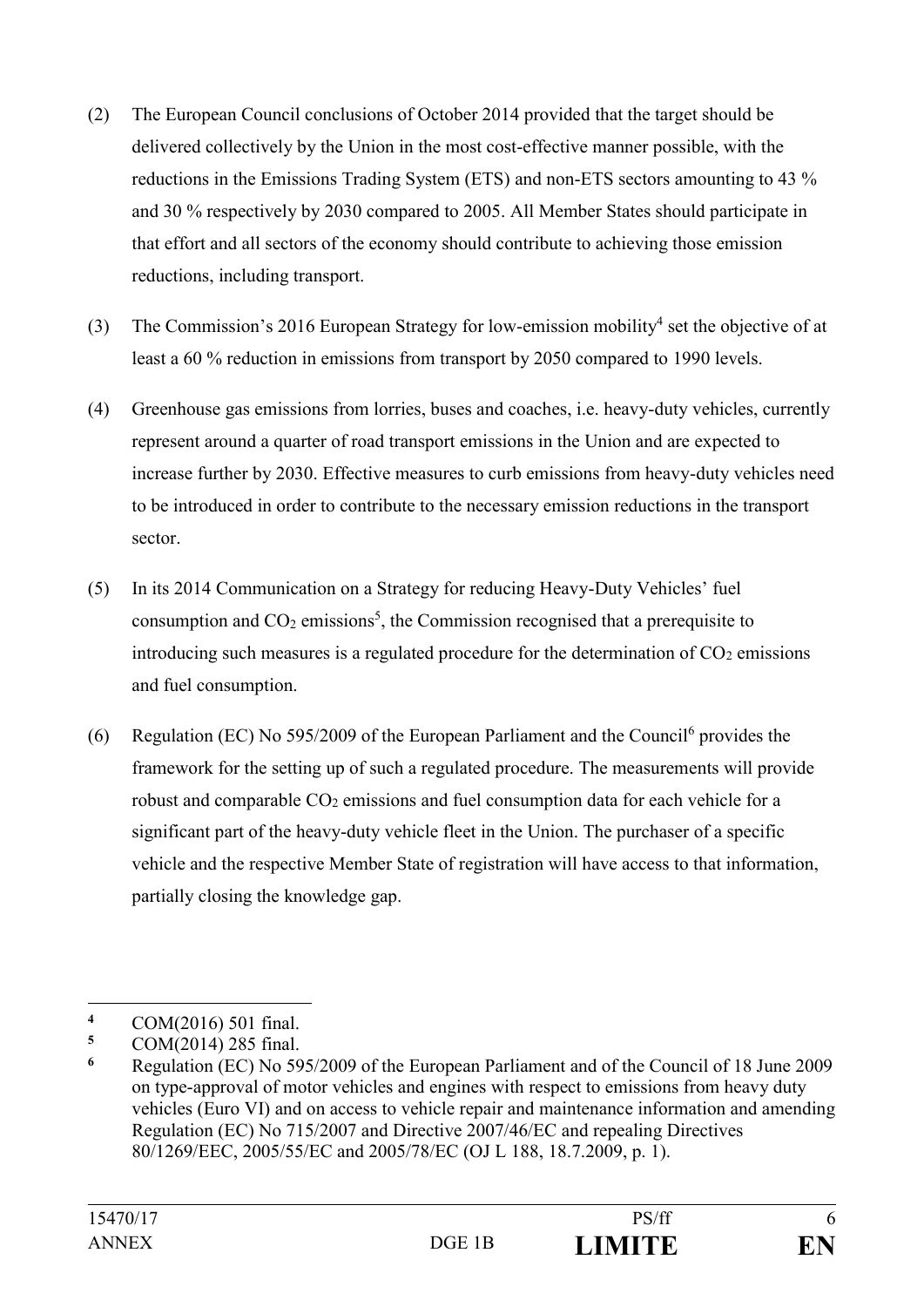- (7) Information on a vehicle's performance in terms of  $CO<sub>2</sub>$  emissions and fuel consumption should be made publicly available to enable all vehicle operators to take well-informed purchasing decisions. All vehicle manufacturers will be able to compare their vehicles' performance with those of other makes. This will increase the incentives for innovation and therefore increase competitiveness. That information will also provide policy makers at Union and Member State level with a sound basis for developing policies to promote the uptake of more energy-efficient vehicles.
- (7a) It is therefore appropriate that vehicle manufacturers monitor and report to the Commission the CO<sup>2</sup> emissions and fuel consumption values determined for each new heavy-duty vehicle pursuant to Commission Regulation (EU)  $[\ldots]$ <sup>7</sup> [*Opoce to include correct reference*] [...].
- (8) In order to acquire a complete knowledge on the configuration of the heavy-duty vehicle fleet in the Union, its development over time and potential impact on  $CO<sub>2</sub>$  emissions, it is appropriate that the competent authorities of the Member States […] monitor and report to the Commission data on the registration of all new heavy-duty vehicles and all new trailers, including data on the powertrains as well as the relevant bodywork.

1

**<sup>7</sup>** Commission Regulation (EU) […/…] implementing Regulation (EU) No 595/2009 of the European Parliament and of the Council as regards the determination of  $CO<sub>2</sub>$  emissions and fuel consumption of heavy-duty vehicles and amending Directive 2007/46/EC of the European Parliament and of the Council and Commission Regulation (EU) No 582/2011  $(OJ L...,...,).$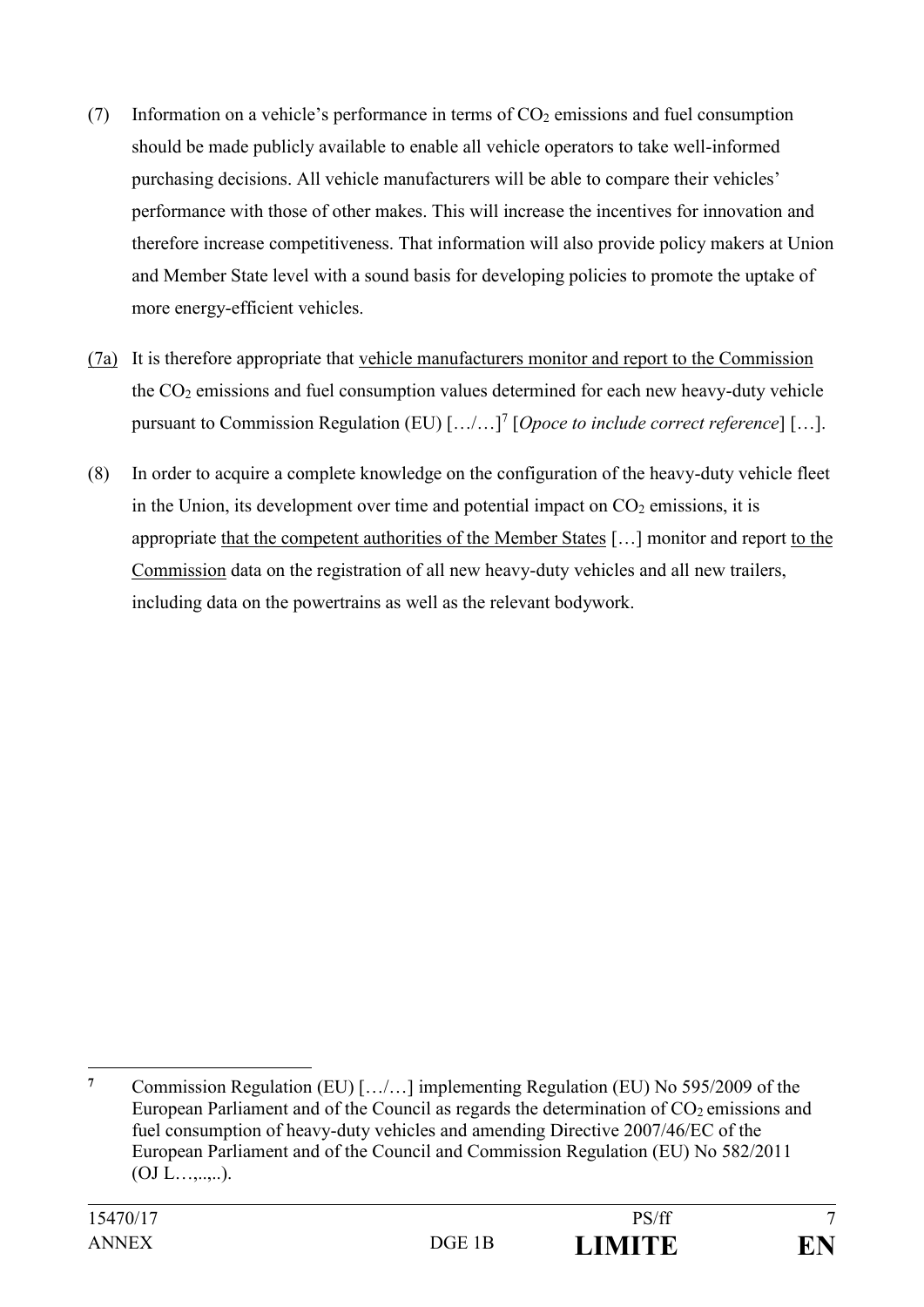- (9) **The availability of data on CO<sup>2</sup> emissions and fuel consumption for the different vehicle categories depends on when the categories will be covered by Commission Regulation (EU) […/…]. In order to provide clarity and legal certainty concerning monitoring and reporting obligations for manufacturers, this Regulation should set out the starting years for monitoring and reporting for each vehicle category falling within its scope.** Data [...] will be available for certain new heavy-duty vehicles that are registered in [2019]. Starting from that […] **year** manufacturers should be required to […] **monitor and report**  the technical data relating to those vehicles**. For other vehicle categories and vehicle groups the data will only become available at a later date. A reasonable timeframe should be set for determing the starting years for the monitoring and reporting of data for those vehicle categories and vehicle groups. Given the technical complexity of developing the procedures for determining the CO2 emissions and fuel consumption of the remaining vehicle categories and vehicle groups, the timeframe should be set at seven years from the entry into force of this Regulation.**
- (10) It is in the public interest that technical data essential for determining the  $CO<sub>2</sub>$  emissions and fuel consumption performance of a vehicle […] be publicly available to increase the transparency of the vehicle specifications and the related performance, and to foster competition among manufacturers. […] **D**ata that are sensitive on the grounds of personal data protection and fair competition should not be published. […]. **Certain data related to the aerodynamic performance of vehicles should be made available to the public in a range format in order to take account of considerations on fair competition.** The data **reported** should be made available to the public in an easily accessible manner.
- (11) It is important to ensure that the data monitored and reported is robust and reliable. The Commission should therefore have the means to verify and, where necessary, correct the final data. Parameters allowing the data to be adequately traced and verified should therefore also be provided for in the monitoring requirements.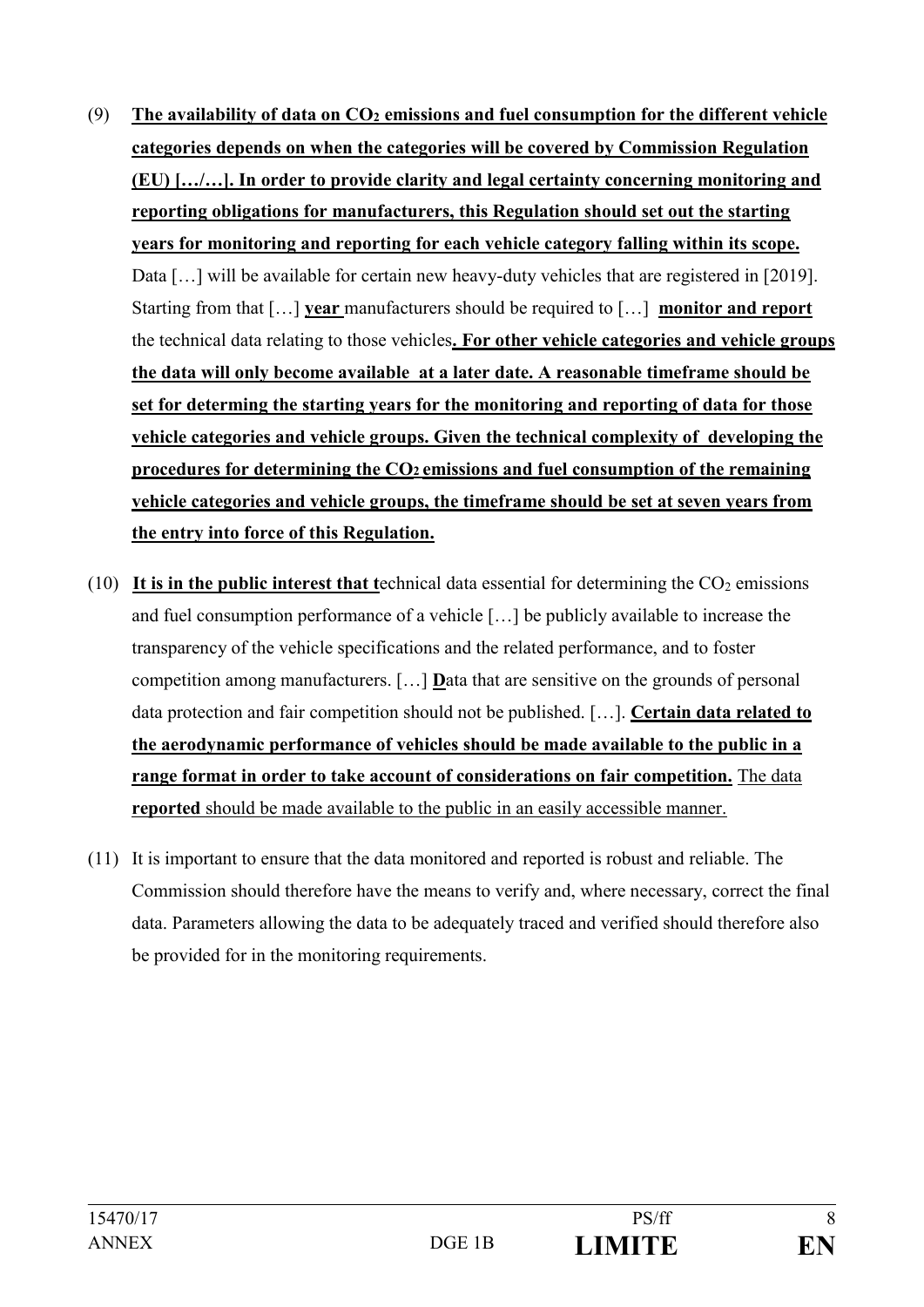- (12) Based on the experience gained from the monitoring and reporting of data on  $CO<sub>2</sub>$  emissions pursuant to Regulation (EC) No 443/2009 of the European Parliament and of the Council<sup>8</sup> for new passenger cars and Regulation (EU) No 510/2011 of the European Parliament and of the Council<sup>9</sup> for new light commercial vehicles, it is appropriate to confer on the European Environment Agency the responsibility for the exchange of the data with the competent authorities of the Member States and manufacturers, as well as for the management of the final database on behalf of the Commission. It is also appropriate to align as far as possible the monitoring and reporting procedures for heavy-duty vehicles with those already existing for light-duty vehicles.
- (13) In order to ensure uniform conditions for the implementation of the provisions of this Regulation on the verification and correction of the monitored data, implementing powers should be conferred on the Commission. Those powers should be exercised in accordance with Regulation (EU) No 182/2011 of the European Parliament and of the Council<sup>10</sup>.

1

**<sup>8</sup>** Regulation (EC) No 443/2009 of 23 April 2009 of the European Parliament and of the Council setting emission performance standards for new passenger cars as part of the Community's integrated approach to reduce CO2 emissions from light-duty vehicles (OJ L 140, 5.2.2009, p.1).

**<sup>9</sup>** Regulation (EU) No 510/2011 of 11 May 2011 setting emission performance standards for new light commercial vehicles as part of the Union's integrated approach to reduce CO2 emissions from light-duty vehicles (OJ L 145, 31.5.2011, p.1).

**<sup>10</sup>** Regulation (EU) No 182/2011 of the European Parliament and of the Council of 16 February 2011 laying down the rules and general principles concerning mechanisms for control by Member States of the Commission's exercise of implementing powers (OJ L 55, 28.2.2011, p. 13).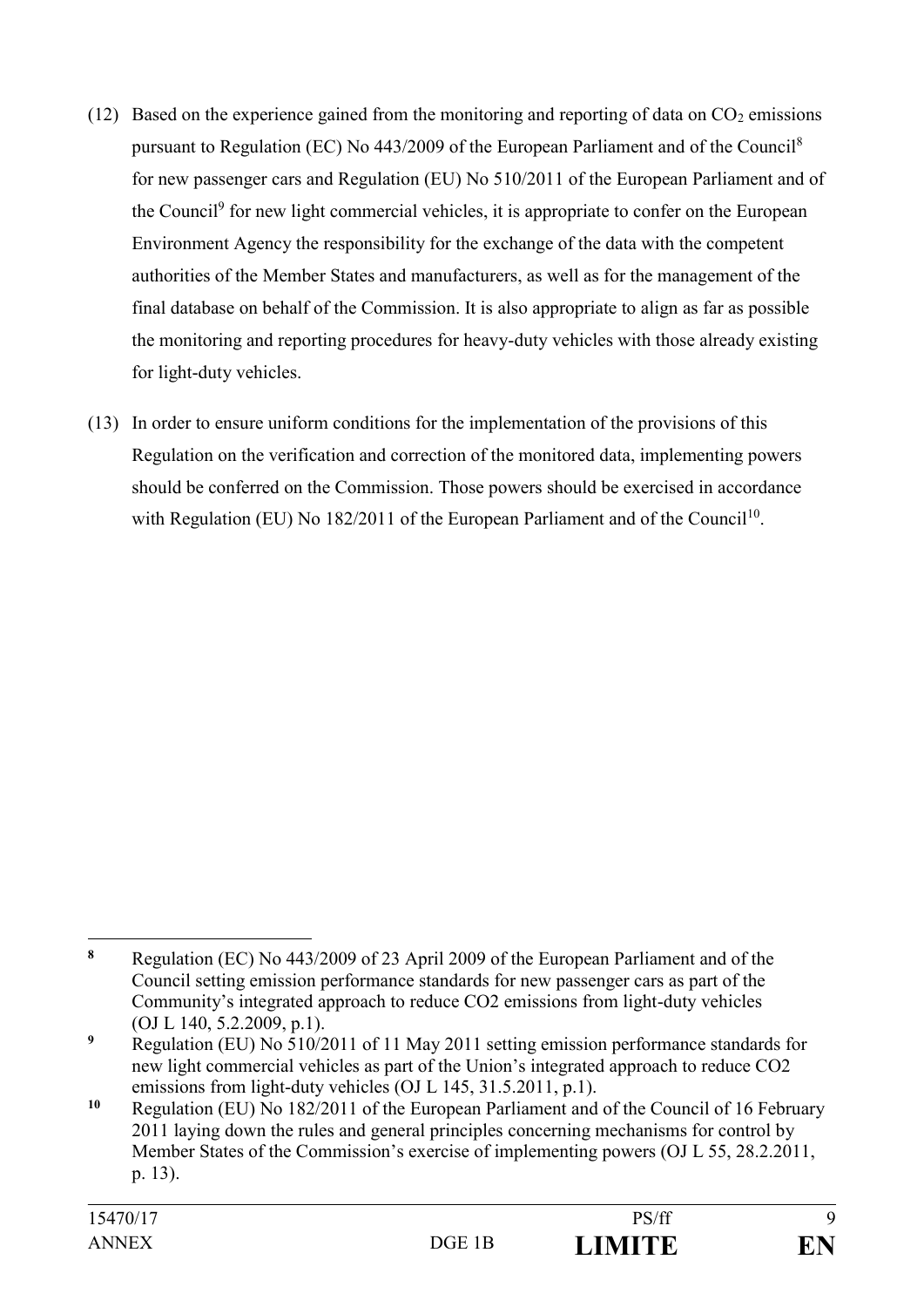- (14) In order to ensure that the data requirements and the monitoring and reporting procedure remain relevant over time for assessing the heavy-duty vehicle fleet's contribution to  $CO<sub>2</sub>$ emissions, as well as to ensure the availability of data on new and advanced  $CO<sub>2</sub>$  reducing technologies, the power to adopt acts in accordance with Article 290 of the Treaty on the Functioning of the European Union should be delegated to the Commission in respect of amending the data requirements**, adding the starting years for monitoring and reporting of the vehicle categories covered** and the monitoring and reporting procedure laid down in the Annexes. It is of particular importance that the Commission carry out appropriate consultations during its preparatory work, including at expert level, and that those consultations be conducted in accordance with the principles laid down in the Interinstitutional Agreement **of 13 April 2016** on Better Law-Making […]. In particular, to ensure equal participation in the preparation of delegated acts, the European Parliament and the Council receive all documents at the same time as Member States' experts, and their experts systematically have access to meetings of Commission expert groups dealing with the preparation of delegated acts.
- (15) Since the objective of this Regulation, namely the monitoring and reporting of  $CO<sub>2</sub>$  emissions and fuel consumption from new heavy-duty vehicles in the Union, cannot be **sufficiently**  achieved by the Member States but can rather, by reason of its scale and effects, be better achieved at Union level, the Union may adopt measures, in accordance with the principle of subsidiarity as set out in Article 5 of the Treaty on European Union. In accordance with the principle of proportionality, as set out in that Article, this Regulation does not go beyond what is necessary in order to achieve that objective,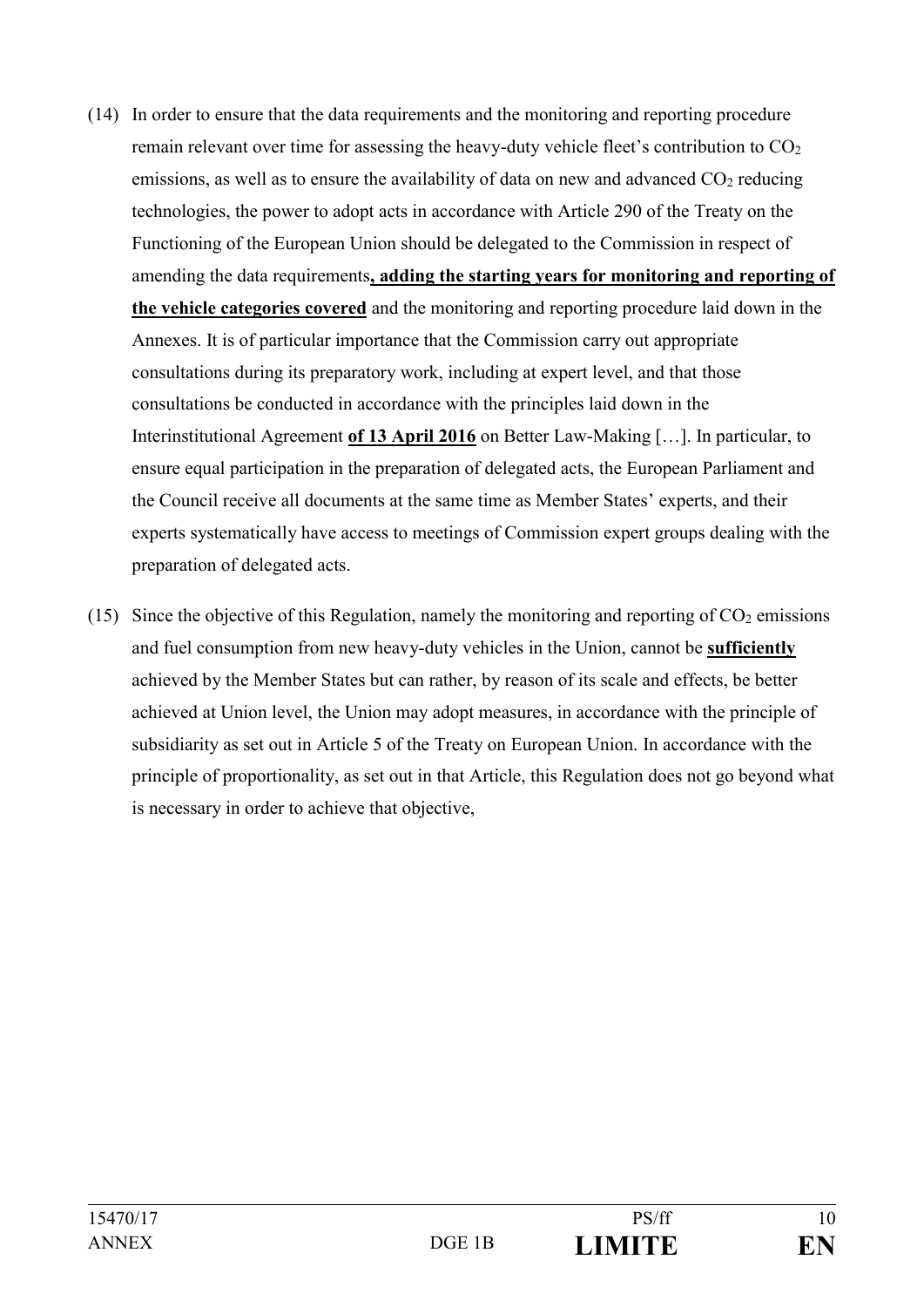### HAVE ADOPTED THIS REGULATION:

### *Article 1*

### *Subject matter*

This Regulation lays down the requirements for the monitoring and reporting of  $CO<sub>2</sub>$  emissions from and fuel consumption of new heavy-duty vehicles registered in the European Union.

# *Article 2 Scope*

This Regulation shall apply to the monitoring and reporting by Member States and manufacturers of heavy duty vehicles of data on new vehicles.

It shall apply with regard to the following vehicle categories:

- (a) heavy-duty vehicles of categories M1, M2, N1 and N2 with a reference mass exceeding 2 610 kg not falling within the scope of Regulation (EC) No 715/2007 of the European Parliament and of the Council<sup>11</sup>, and all vehicles of categories M3 and N3;
- (b) vehicles of categories O3 and O4.

#### **For the purposes of this Regulation, these vehicles are referred to as heavy duty vehicles.**

## *Article 3*

#### *Definitions*

For the purposes of this Regulation, the definitions set out in Directive 2007/46/EC of the European Parliament and of the Council<sup>12</sup> and Regulation (EC) No 595/2009 of the European Parliament and of the Council shall apply.

<sup>&</sup>lt;u>.</u> **<sup>11</sup>** Regulation (EC) No 715/2007 of the European Parliament and of the Council of 20 June 2007 on type approval of motor vehicles with respect to emissions from light passenger and commercial vehicles (Euro 5 and Euro 6) and on access to vehicle repair and maintenance information (OJ L 171, 29.6.2007, p. 1).

**<sup>12</sup>** Directive 2007/46/EC of the European Parliament and of the Council of 5 September 2007 establishing a framework for the approval of motor vehicles and their trailers, and of systems, components and separate technical units intended for such vehicles (Framework Directive) (OJ L 263, 9.10.2007, p. 1).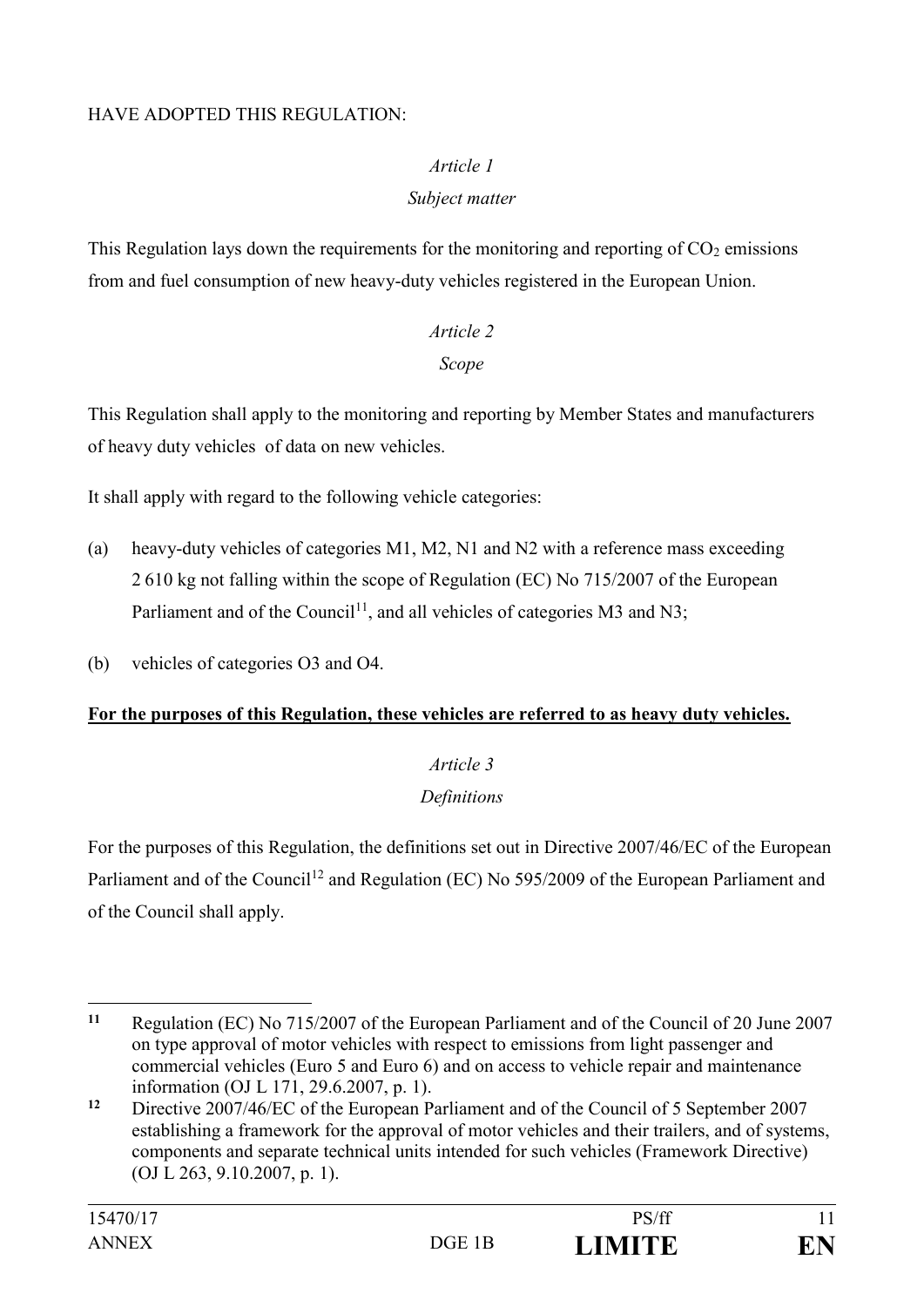# *Article 4 Monitoring and reporting by Member States*

1. Starting from 1 January 2019, and for each subsequent calendar year, Member States shall monitor the data specified in Part A of Annex I relating to new vehicles registered for the first time in the Union.

By 28 February each year, starting in [2020], the competent authorities of the Member States shall [...] report that data [...] to the Commission in accordance with the reporting procedure set out in Annex II.

Data relating to new vehicles that were registered previously outside the Union shall not be monitored and reported, unless that registration was made less than three months before registration in the Union.

 $[...]$ 

2. The competent authorities responsible for the […] monitoring and reporting of the data in accordance with this Regulation shall be those designated by the Member States in accordance with Article 8(7) of Regulation (EC) No 443/2009.

## *Article 5*

# *Monitoring and reporting by manufacturers*

1. […] **In accordance with the starting years set out in point 1 of Part B of Annex I**, […] manufacturer**s of heavy duty vehicles** shall monitor, **on a calendar year basis,** the data specified in **point 2** of Part B of Annex I, for each new heavy-duty vehicle.

By 28 February each year […],**starting from the years set out in point 1 of Part B of Annex I**, manufacturers of heavy-duty vehicles shall […] report that data **for each new heavy-duty vehicle with a date of simulation falling within the preceding calendar year** [...] to the Commission in accordance with the reporting procedure set out in Annex II.

The date of […] **simulation** shall be the date […] **reported in accordance with data entry 70 in point 2 of Part B of Annex I to this Regulation**.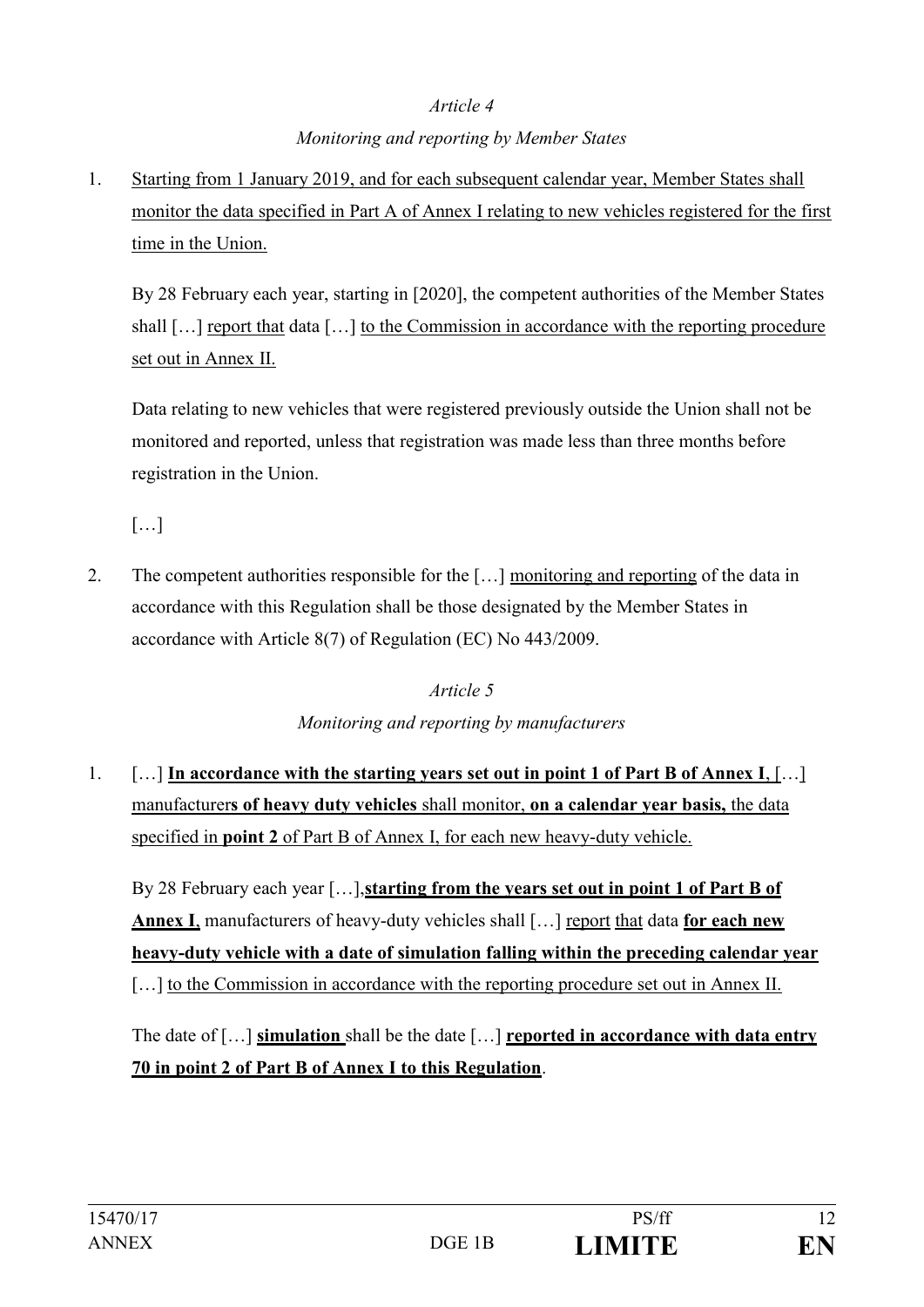2. Manufacturers shall appoint a contact point for the purpose of reporting data in accordance with this Regulation.

# *Article 6 Central Register for data on heavy-duty vehicles*

1. The Commission shall keep a central register for the data reported in accordance with Articles 4 and 5.

The register shall be publicly available with the exception of **data entry (a) in Part A of Annex I and** data entries 1, 24, 25, 32, 33, 39 and 40 specified in **point 2 of** Part B of Annex I. **With regard to data entry 23 specified in point 2 of Part B of Annex I, the value shall be made publicly available in a range format as defined in point 3 of Part B of Annex I.**

2. The register shall be managed by the European Environment Agency (EEA) on behalf of the Commission.

# *Article 7*

# *Data quality*

- 1. The competent authorities and manufacturers shall be responsible for the correctness and quality of the data they report pursuant to Articles 4 and 5. They shall inform the Commission of any errors detected in the data reported without delay.
- 2. The Commission may carry out its own verification of the quality of the data reported pursuant to Articles 4 and 5.
- 3. Where the Commission is informed of errors in the data or finds, pursuant to its own verification, discrepancies in the dataset, it shall, where appropriate, take the necessary measures to correct the data published in the Central Register referred to in Article 6.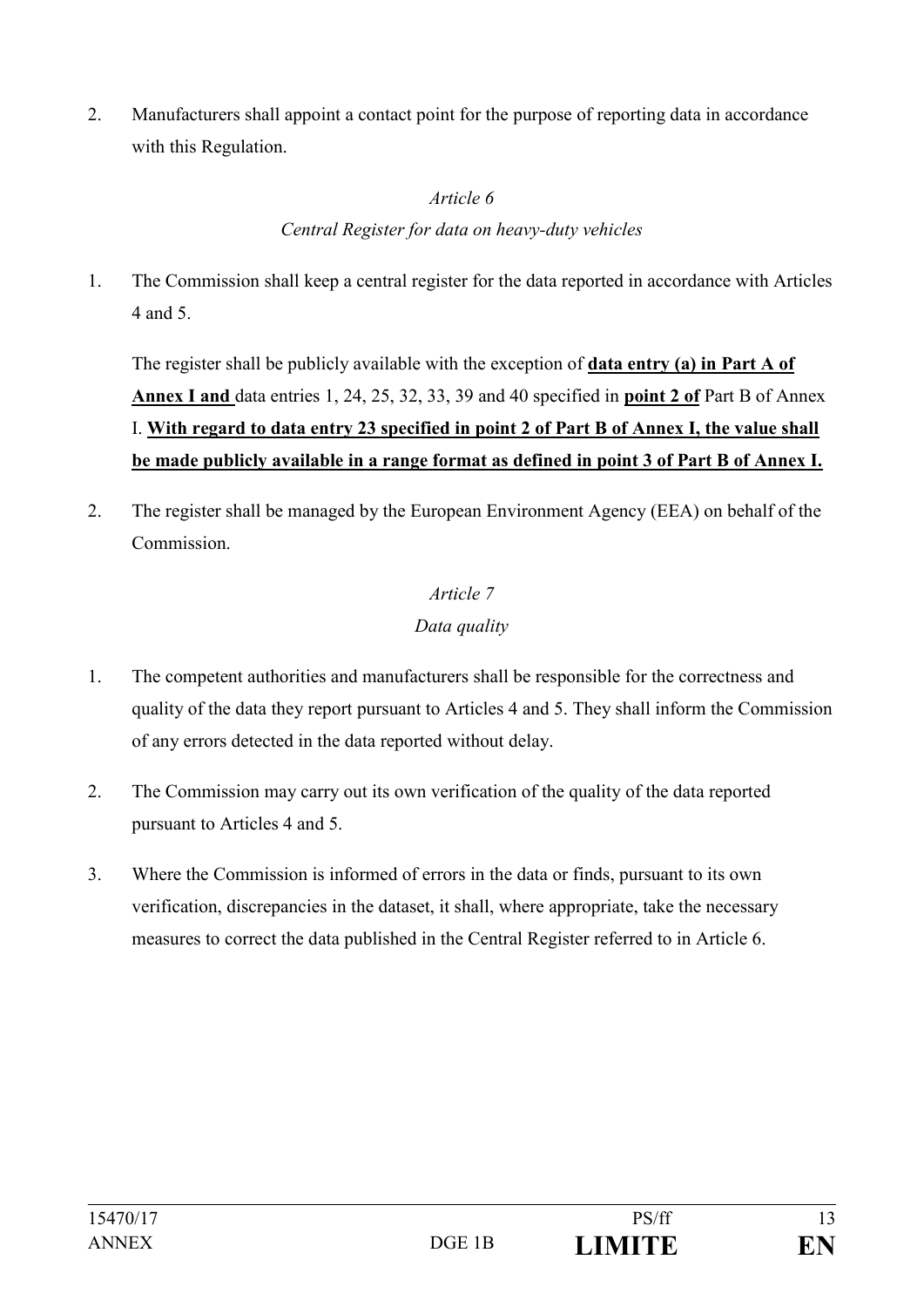# *Article 8*

# *Repor*t

- 1. The Commission shall, as part of its annual report under [Article 29 of the proposed regulation on the Energy Union Governance**<sup>13</sup>**], publish its analysis of the data transmitted by Member States and manufacturers for the preceding calendar year.
- 2. The analysis shall indicate, as a minimum, the performance of the heavy-duty vehicle fleet of the Union as well as that of each manufacturer in terms of the average fuel consumption and CO<sup>2</sup> emissions **for each mission profile**, **load and fuel combination**. It shall also, where available, take into account data on the uptake of new and advanced  $CO<sub>2</sub>$  reducing technologies.
- 3. The Commission shall prepare the analysis with the support of the EEA.

# *Article 9 Conferral of implementing powers*

The Commission may, by means of implementing acts, determine the verification and correction measures referred to in paragraphs 2 and 3 of Article 7. Those implementing acts shall be adopted in accordance with the examination procedure referred to in Article 11.

# *Article 10 Delegation of powers*

- 1. The Commission is empowered to adopt delegated acts in accordance with Article 12 with a view to amending Annex I for the purpose of updating or adjusting the data requirements specified therein where this is deemed necessary in order to provide for a thorough analysis in accordance with Article 8.
- **1a. The Commission is empowered to adopt delegated acts in accordance with Article 12 with a view to amending Annex I for the purpose of completing the starting years in point 1 of Part B. Those delegated acts shall be adopted no later than [7 years after entry into force of this Regulation].**

 $13$ <sup>13</sup> **Provision to be revised depending on the timing of the adoption of the proposal on the governance of the Energy Union.**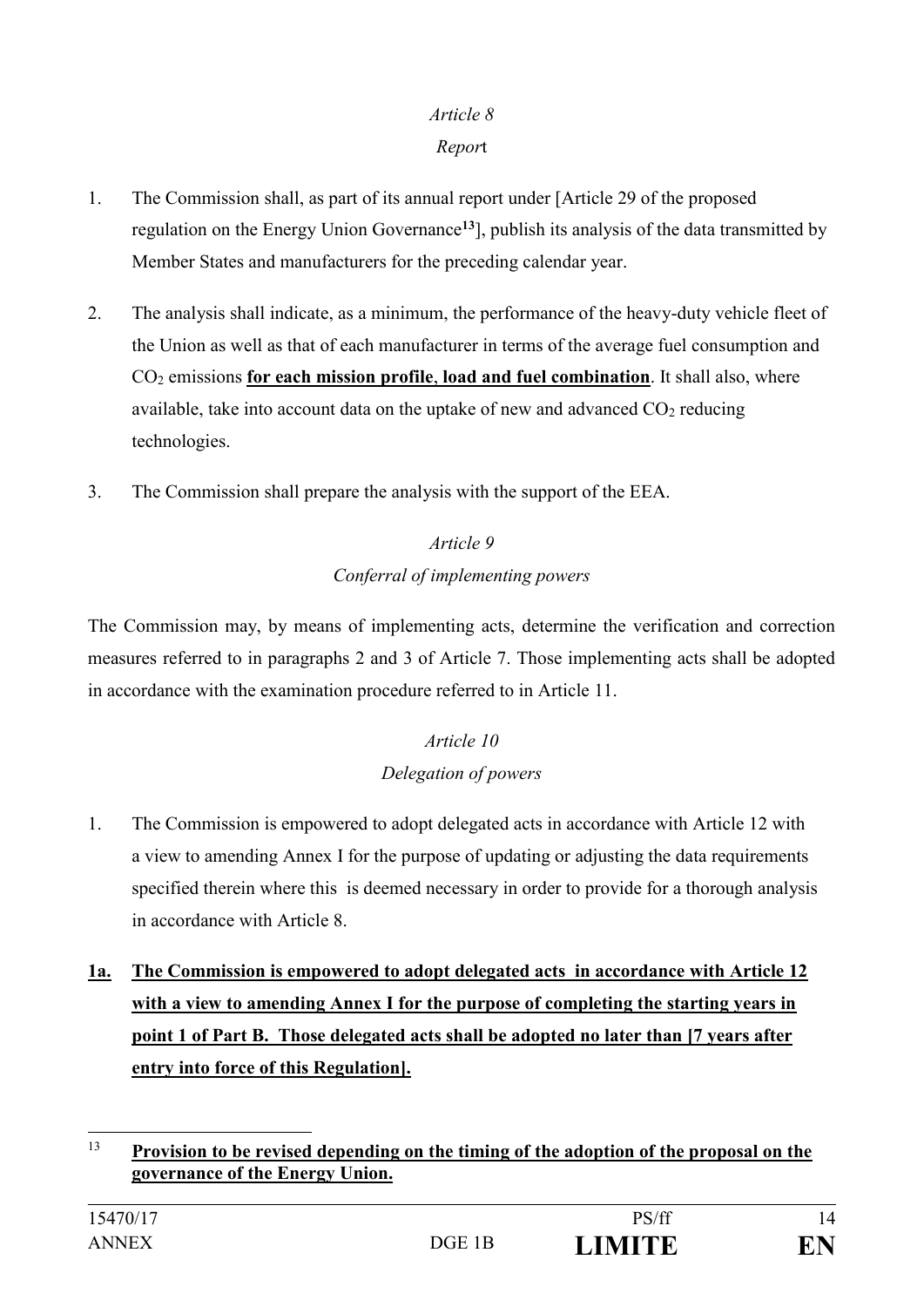2. The Commission is empowered to adopt delegated acts in accordance with Article 12 with a view to amending Annex II for the purpose of adjusting the monitoring and reporting procedure set out therein in order to take into account the experience gained from the application of this Regulation.

## *Article 11*

*Committee procedure*

- 1. The Commission shall be assisted by the Climate Change Committee established by […] **Regulation (EU) 525/2013 of the European Parliament and of the Council<sup>14</sup>. That** committee shall be a committee within the meaning of Regulation (EU) No 182/2011.
- 2. Where reference is made to this paragraph, Article 5 of Regulation (EU) No 182/2011 shall apply.

# *Article 12 Exercise of delegation*

- 1. The power to adopt delegated acts is conferred on the Commission subject to the conditions laid down in this Article.
- 2. The power to adopt delegated acts referred to in Article 10 shall be conferred on the Commission for an indeterminate period of time from [the date of entering into force of this Regulation].
- 3. The delegation of power referred to in Article 10 may be revoked at any time by the European Parliament or by the Council. A decision to revoke shall put an end to the delegation of the power specified in that decision. It shall take effect the day following the publication of the decision in the *Official Journal of the European Union* or at a later date specified therein. It shall not affect the validity of any delegated acts already in force.

1

**<sup>14</sup>** […] **Regulation (EU) No 525/2013 of the European Parliament and of the Council of 21 May 2013 on a mechanism for monitoring and reporting greenhouse gas emissions and for reporting other information at national and Union level relevant to climate change and repealing Decision No 280/2004/EC (OJ L 165, 18.6.2013, p. 13).**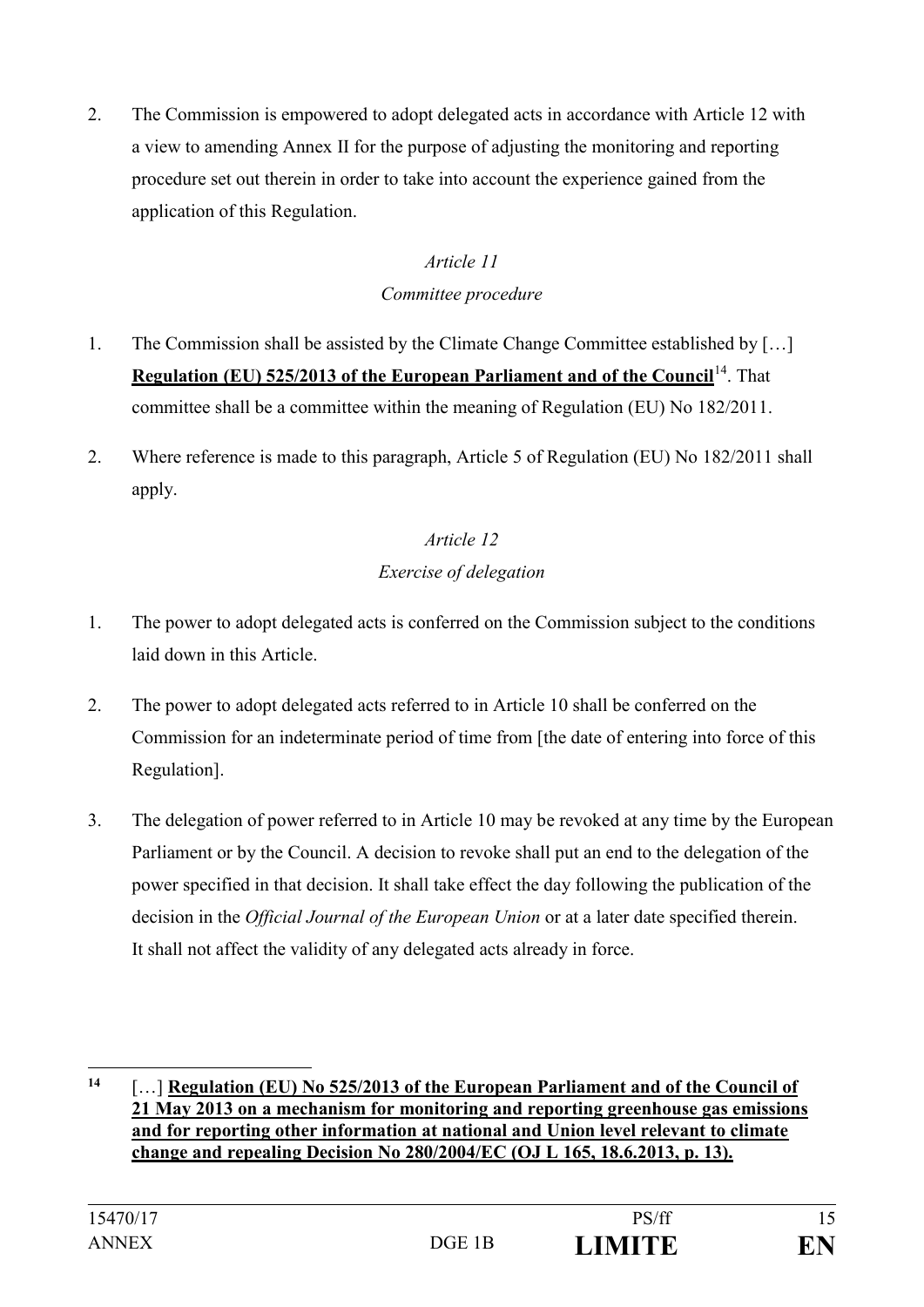- 4. Before adopting a delegated act, the Commission shall consult experts designated by each Member State in accordance with the principles laid down in the Interinstitutional Agreement **of 13 April 2016** on Better Law-Making […].
- 5. As soon as it adopts a delegated act the Commission shall notify it simultaneously to the European Parliament and to the Council.
- 6. A delegated act adopted pursuant to Article 10 shall enter into force only if no objection has been expressed either by the European Parliament or by the Council within a period of two months of notification of that act to the European Parliament and the Council or if, before the expiry of that period, the European Parliament and the Council have both informed the Commission that they will not object. That period shall be extended by two months at the initiative of the European Parliament or of the Council.

# *Article 13 Entry into force*

This Regulation shall enter into force on the twentieth day following that of its publication in the *Official Journal of the European Union*.

This Regulation shall be binding in its entirety and directly applicable in all Member States.

Done at Brussels,

*For the European Parliament For the Council*

*The President The President*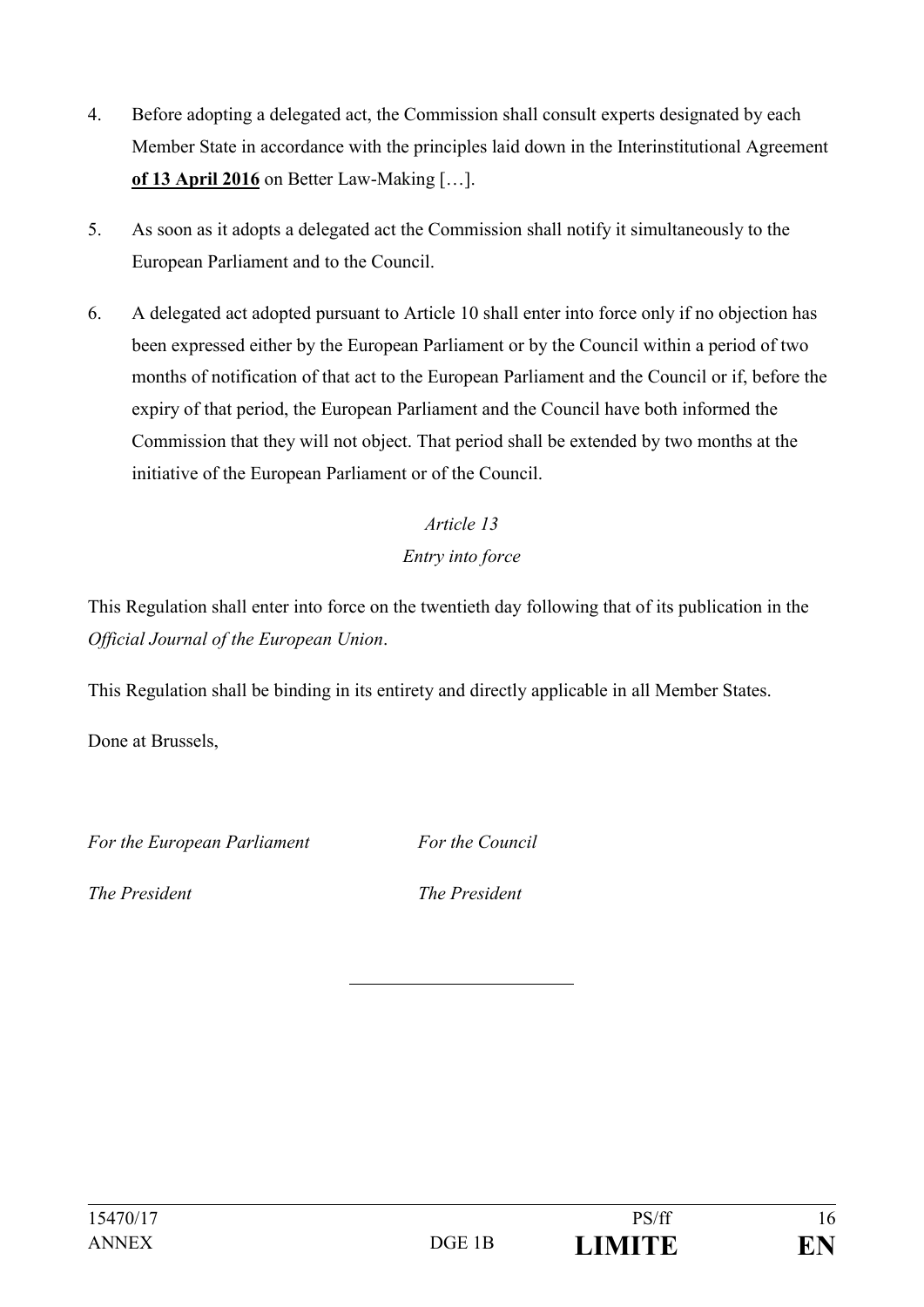### **ANNEXES TO ANNEX**

#### **ANNEXES**

#### *to the proposal for a*

#### **Regulation of the European Parliament and of the Council**

# **on the monitoring and reporting of CO2 emissions from and fuel consumption of new heavy-duty vehicles**

#### **Annex I**

#### **Data to be monitored and reported**

#### **PART A: DATA TO BE MONITORED AND REPORTED BY MEMBER STATES:**

- (a) vehicle identification numbers of all new vehicles as referred to in Article 2(a) and (b) that are registered in the Member State territory;
- (b) manufacturer name;
- (c) make (trade name of manufacturer);
- (d) the code for the bodywork as specified in entry 38 of the certificate of conformity, where available;
- (e) in the case of the vehicles referred to in Article 2(a), the information on the powerplant specified in entries 23, 23.1 and 26 of the certificate of conformity.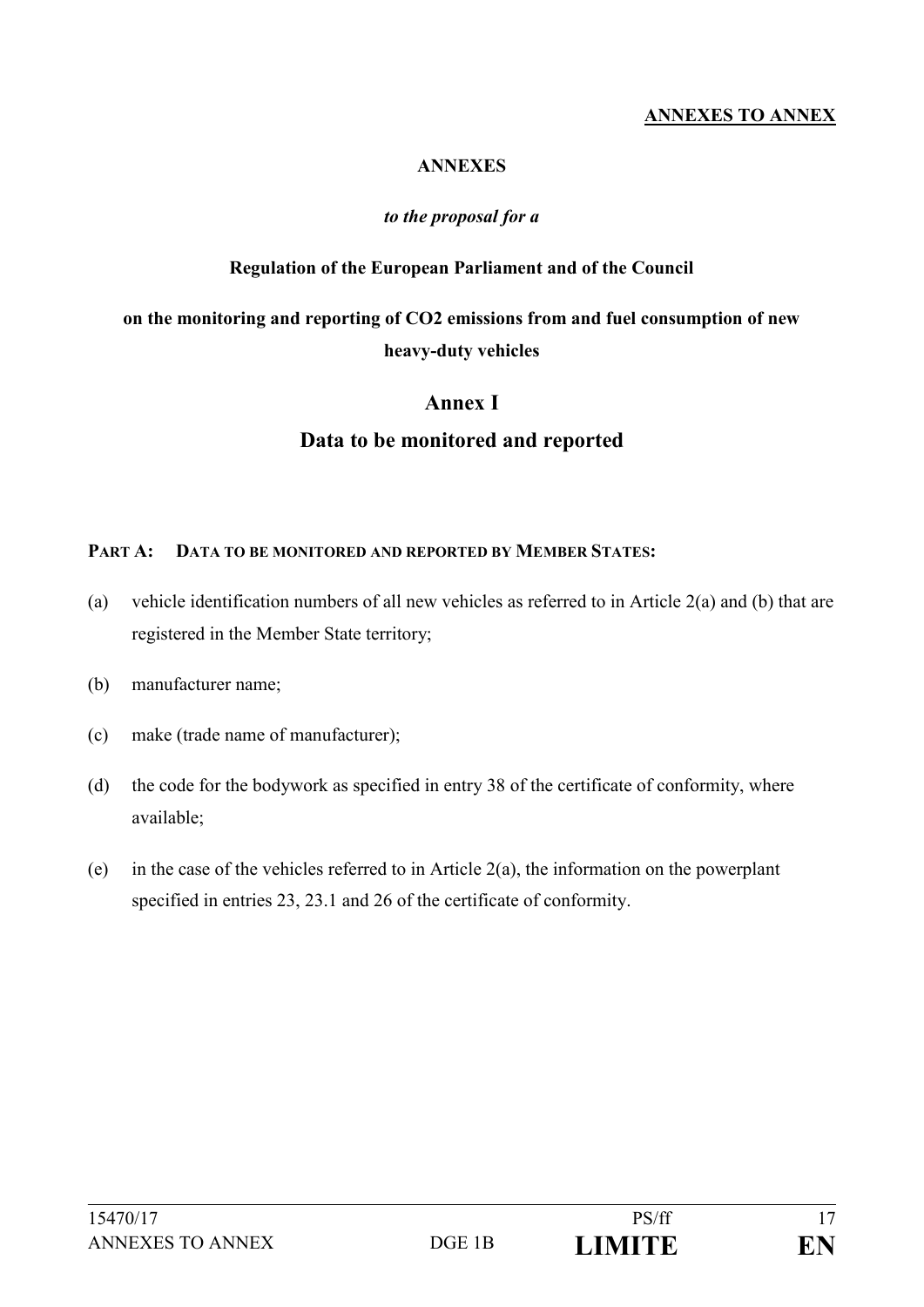#### **PART B: DATA TO BE MONITORED AND REPORTED BY MANUFACTURERS OF HEAVY-DUTY VEHICLES**

### **1. Starting years for the monitoring and reporting of data for the vehicle categories set out in Article 2(a) and (b):**

| <b>Vehicle group for</b><br>vehicle category (as<br>referred to in Annex I<br>to Commission<br><b>Regulation (EU) []</b> | <b>Starting year</b><br><b>Monitoring</b> | <b>Starting year</b><br><b>Reporting</b> |
|--------------------------------------------------------------------------------------------------------------------------|-------------------------------------------|------------------------------------------|
|                                                                                                                          |                                           |                                          |
| $1$ and $2$                                                                                                              | 2020                                      | 2021                                     |
| $\overline{3}$                                                                                                           | 2020                                      | 2021                                     |
| 4,5,9 and 10                                                                                                             | 2019                                      | 2020                                     |
| 11,12 and 16                                                                                                             | 2020                                      | 2021                                     |
| $\overline{a}$                                                                                                           | -                                         | $\overline{\phantom{a}}$                 |
| -                                                                                                                        |                                           | $\overline{\phantom{a}}$                 |
| $\qquad \qquad \blacksquare$                                                                                             | -                                         | $\overline{\phantom{a}}$                 |
| $\overline{a}$                                                                                                           | -                                         | $\overline{\phantom{a}}$                 |
| $\overline{a}$                                                                                                           | -                                         | $\overline{\phantom{a}}$                 |
|                                                                                                                          |                                           |                                          |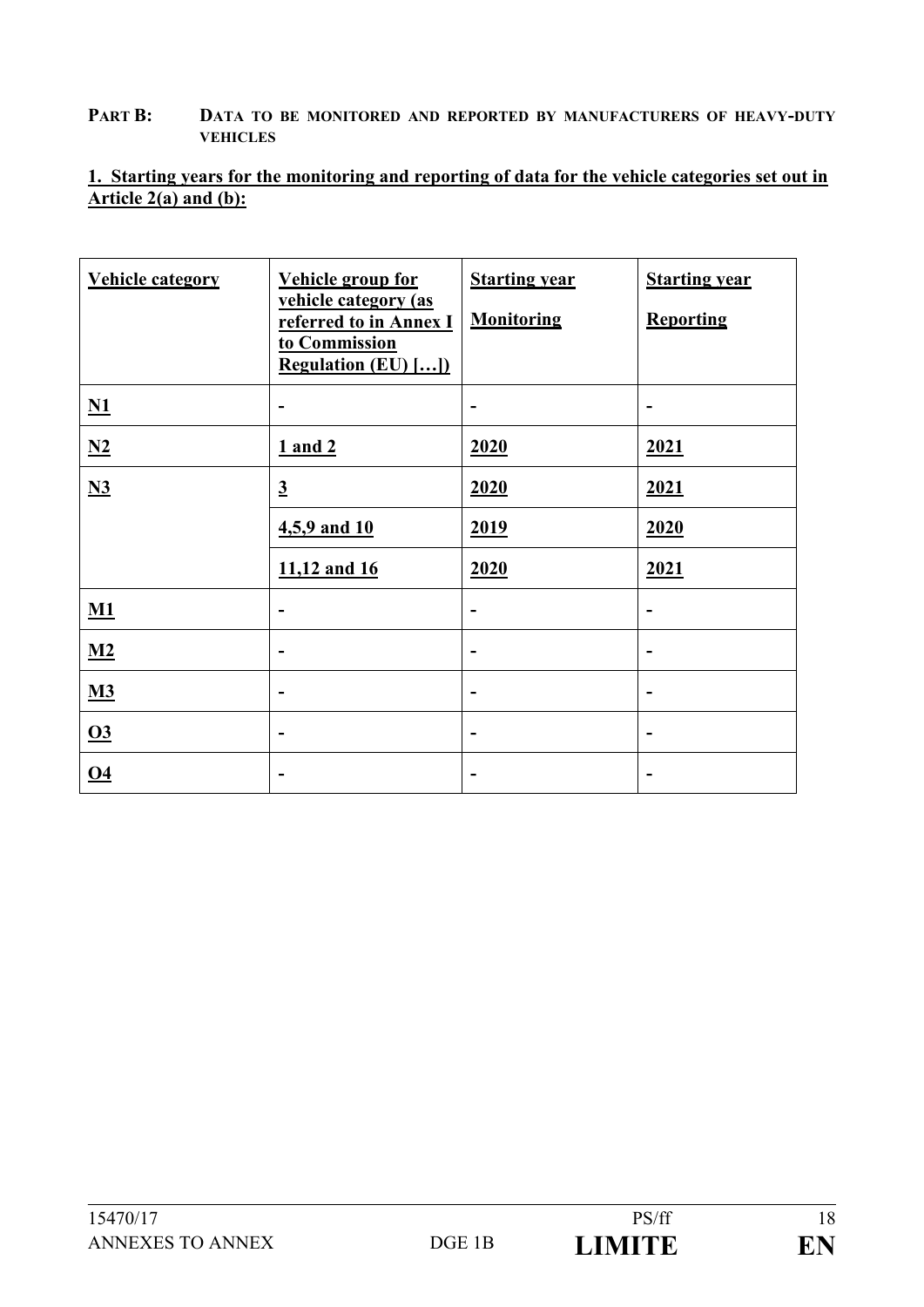# **2. Data to be monitored and reported:**

| N <sub>0</sub> | <b>Monitoring parameters</b>              | Source [] Part<br><b>I of ANNEX IV</b><br>to <b>Commission</b><br>Regulation (EU)<br>$[\ldots/\ldots]$ , unless<br>otherwise<br>specified | <b>Description</b>                   |
|----------------|-------------------------------------------|-------------------------------------------------------------------------------------------------------------------------------------------|--------------------------------------|
| $\mathbf{1}$   | vehicle identification number (VIN)       | 1.1.3                                                                                                                                     |                                      |
| $\overline{2}$ | engine certification number               | 1.2.2                                                                                                                                     |                                      |
| 3              | CdxA certification number (if applicable) | 1.8.3                                                                                                                                     |                                      |
| $\overline{4}$ | transmission certification number         | 1.3.2                                                                                                                                     | Vehicle and                          |
| 5              | axle certification number                 | 1.6.2                                                                                                                                     | component                            |
| 6              | tyre certification number, axle 1         | 1.9.2                                                                                                                                     | identification                       |
| $\overline{7}$ | tyre certification number, axle 2         | 1.9.6                                                                                                                                     |                                      |
| 8              | tyre certification number, axle 3         | 1.9.10                                                                                                                                    |                                      |
| 9              | tyre certification number, axle 4         | 1.9.14                                                                                                                                    |                                      |
| 10             | vehicle category (N1, N2, N3, M1, M2, M3) | 1.1.4                                                                                                                                     |                                      |
| 11             | axle configuration                        | 1.1.5                                                                                                                                     | Vehicle                              |
| 12             | maximum gross vehicle weight (t)          | 1.1.6                                                                                                                                     | classification                       |
| 13             | vehicle group                             | 1.1.7                                                                                                                                     |                                      |
| 14             | [] name and address of manufacturer       | 1.1.1                                                                                                                                     |                                      |
| 15             | make (trade name of manufacturer)         | $1.1.7$ Part II of<br>Annex IV to<br><b>Commission</b><br>Regulation<br>$(EU)$ []                                                         | Vehicle and chassis<br>specification |
| 16             | corrected actual curb mass (kg)           | 1.1.8                                                                                                                                     |                                      |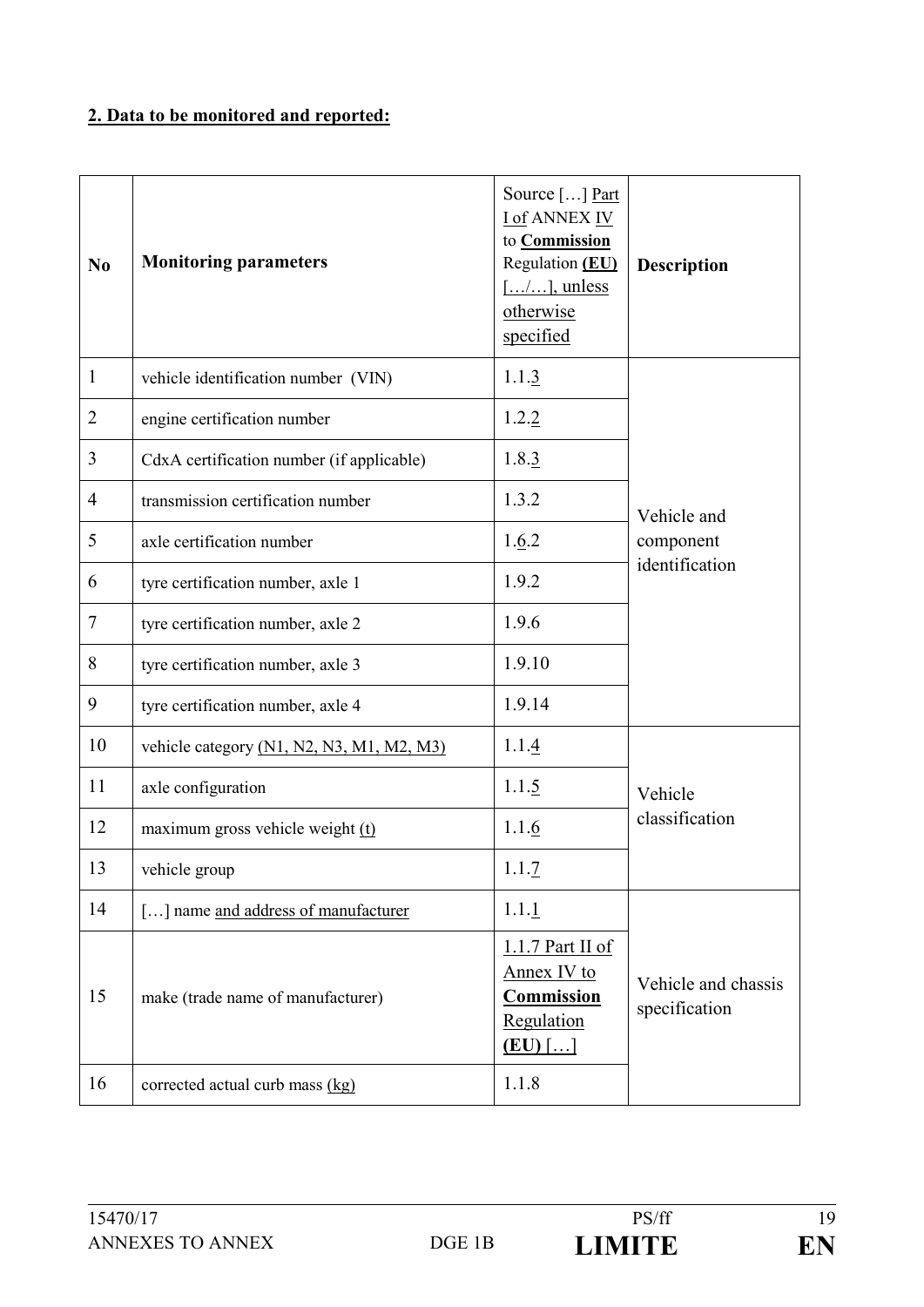| 17 | engine rated power (kW)                                                                                              | 1.2.3                        |                               |
|----|----------------------------------------------------------------------------------------------------------------------|------------------------------|-------------------------------|
| 18 | engine idling speed $(1/\text{min})$                                                                                 | 1.2.4                        |                               |
| 19 | engine rated speed $(1/\text{min})$                                                                                  | 1.2.5                        | Main engine<br>specifications |
| 20 | engine capacity (ltr)                                                                                                | 1.2.6                        |                               |
| 21 | engine reference fuel type (diesel/ LPG/CNG)                                                                         | 1.2.7                        |                               |
| 22 | Certification option used for generation of CdxA<br>(default values/measurement)                                     | 1.8.2                        | Aerodynamics                  |
| 23 | CdxA value (air drag value)                                                                                          | 1.8.4                        |                               |
| 24 | name and address of transmission []<br>manufacturer                                                                  | $\overline{\phantom{0}}$     |                               |
| 25 | make (trade name of transmission []<br>manufacturer)                                                                 | $\qquad \qquad \blacksquare$ |                               |
| 26 | certification option used for the generation of<br>simulation tool [] loss maps<br>(Optionl/Option2/0ption3/Standard | 1.3.3                        |                               |
|    | $values$ [])                                                                                                         |                              | Main transmission             |
| 27 | transmission type (SMT, AMT, APT-S, APT-P)                                                                           | 1.3.4                        | specifications                |
| 28 | number of gears                                                                                                      | 1.3.5                        |                               |
| 29 | transmission ratio final gear                                                                                        | 1.3.6                        |                               |
| 30 | retarder $[\dots]$ type                                                                                              | 1.3.7                        |                               |
| 31 | power take off (yes/no)                                                                                              | 1.3.8                        |                               |
| 32 | name and address of <u>axle</u> [] manufacturer                                                                      |                              |                               |
| 33 | make (trade name of <u>axle</u> [] manufacturer)                                                                     |                              |                               |
| 34 | certification option used for the generation of []<br>a simulation tool loss map (standard<br>values/measurement)    | 1.7.3                        | Main axle<br>specifications   |
| 35 | axle type (e.g. standard single driven axle)                                                                         | 1.7.4                        |                               |
| 36 | axle ratio                                                                                                           | 1.7.5                        |                               |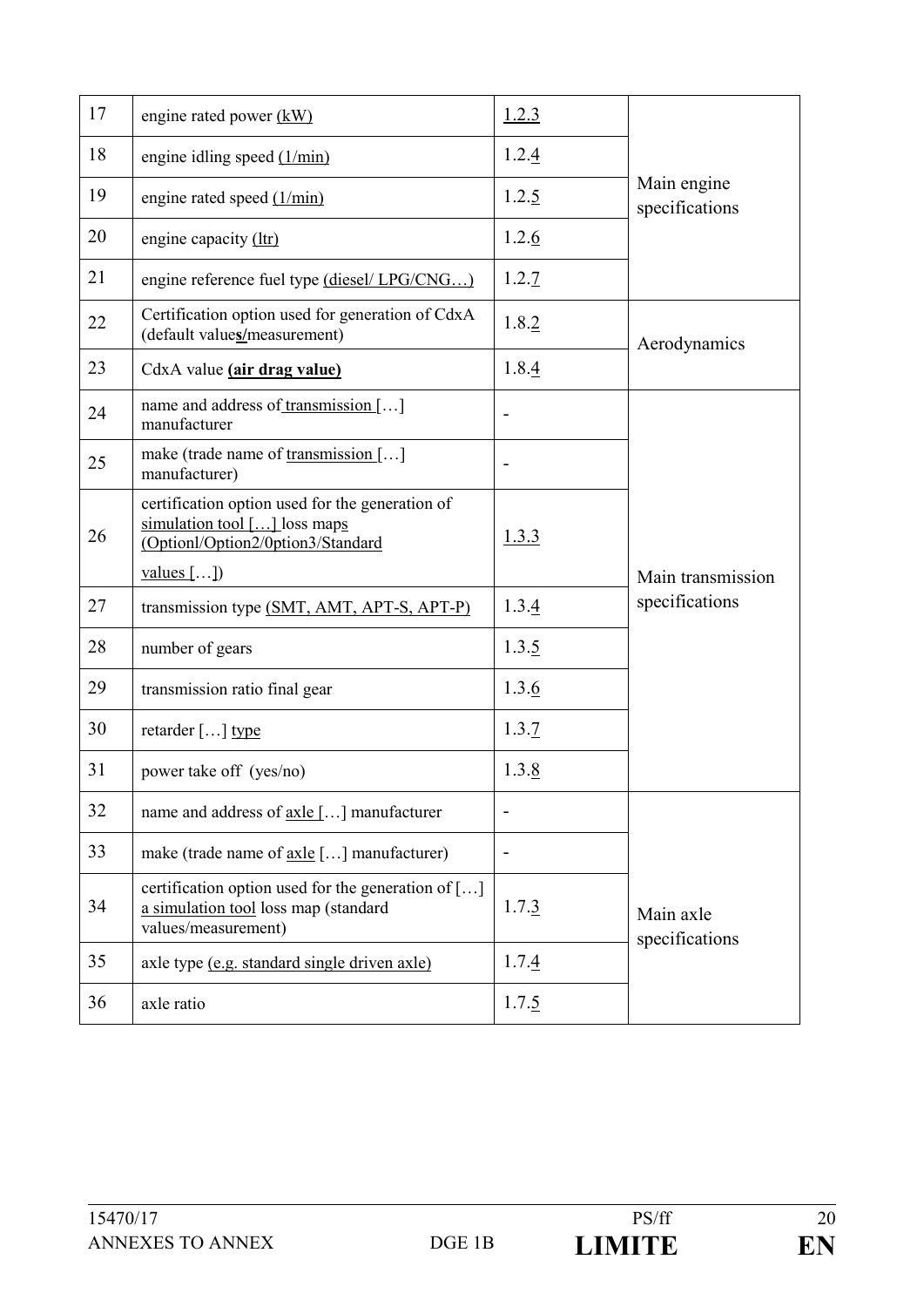| 37         | Certification option used for the generation of<br>[] a simulation tool loss map (standard values/<br>measurement) | 1.6.3                    | Angle drive<br>specifications     |
|------------|--------------------------------------------------------------------------------------------------------------------|--------------------------|-----------------------------------|
| 38         | angle drive ratio                                                                                                  | 1.6.4                    |                                   |
| 39         | name and address of tyre [] manufacturer                                                                           | $\overline{\phantom{a}}$ |                                   |
| 40         | make (trade name of tyre manufacturer)                                                                             |                          |                                   |
| 41         | tyre dimension, axle 1                                                                                             | 1.9.1                    |                                   |
| 42         | specific rolling resistance coefficient (RRC) of all<br>tyres on axle $1$ []                                       | 1.9.3                    |                                   |
| 43         | tyre dimension axle 2                                                                                              | 1.9.4                    |                                   |
| 44         | twin axle (yes/no) axle 2                                                                                          | 1.9.5                    |                                   |
| 45         | specific RRC of all tyres on axle 2 []                                                                             | 1.9.7                    | Main tyre<br>specifications       |
| 46         | tyre dimension axle 3                                                                                              | 1.9.8                    |                                   |
| 47         | twin axle (yes/no) axle 3                                                                                          | 1.9.9                    |                                   |
| 48         | specific RRC of all tyres on axle $3$ []                                                                           | 1.9.11                   |                                   |
| 49         | tyre dimension axle 4                                                                                              | 1.9.12                   |                                   |
| 50         | twin axle (yes/no) axle 4                                                                                          | 1.9.13                   |                                   |
| 51         | specific RRC of all tyres on axle 4 []                                                                             | 1.9.15                   |                                   |
| 52         | engine cooling fan technology []                                                                                   | 1.10.1                   |                                   |
| 53         | steering pump technology $[\dots]$                                                                                 | 1.10.2                   | Main auxiliary                    |
| 54         | electric system technology []                                                                                      | 1.10.3                   | specifications                    |
| 55         | pneumatic system technology []                                                                                     | 1.10.4                   |                                   |
| 56         | mission profile (long haul, regional, urban,<br>municipal, construction)                                           | 2.1.1                    | Simulation                        |
| 57         | load (as defined in the [] simulation tool) $(kg)$                                                                 | 2.1.2                    | parameters (for each<br>mission   |
| <u>57a</u> | fuel type (diesel/petrol/LPG/CNG/) <sup>15</sup>                                                                   | 2.1.3                    | profile/load/fuel<br>combination) |
| 58         | Total vehicle mass in simulation (kg)                                                                              | 2.1.4                    |                                   |

 $15$ **<sup>15</sup>** Clarification linked to Article 8 (2) as amended.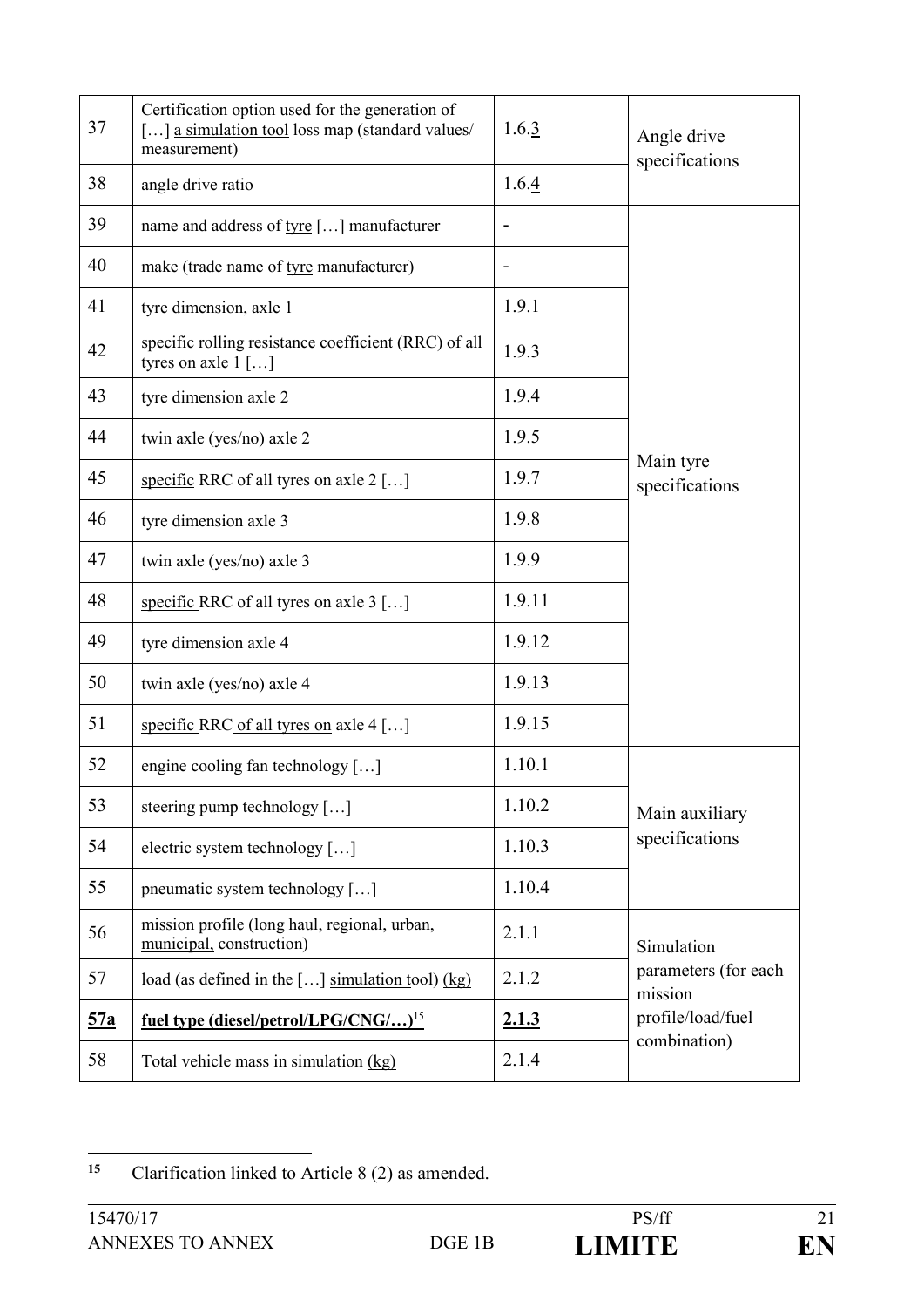| 59        | average speed (km/h)                                                                                                                                                               | 2.2.1                                                                                                                                                                                      |                                                                                     |
|-----------|------------------------------------------------------------------------------------------------------------------------------------------------------------------------------------|--------------------------------------------------------------------------------------------------------------------------------------------------------------------------------------------|-------------------------------------------------------------------------------------|
| 60        | minimum instantaneous speed (km/h)                                                                                                                                                 | 2.2.2                                                                                                                                                                                      |                                                                                     |
| 61        | maximum instantaneous speed (km/h)                                                                                                                                                 | 2.2.3                                                                                                                                                                                      | Vehicle driving                                                                     |
| 62        | maximum deceleration $(m/s2)$                                                                                                                                                      | 2.2.4                                                                                                                                                                                      | performance (for                                                                    |
| 63        | maximum acceleration $(m/s2)$                                                                                                                                                      | 2.2.5                                                                                                                                                                                      | each mission<br>profile/load/fuel                                                   |
| 64        | full load percentage on driving time                                                                                                                                               | 2.2.6                                                                                                                                                                                      | combination)                                                                        |
| 65        | total number of gear shifts                                                                                                                                                        | 2.2.7                                                                                                                                                                                      |                                                                                     |
| 66        | total driven distance (km)                                                                                                                                                         | 2.2.8                                                                                                                                                                                      |                                                                                     |
| 67        | $CO2$ emissions<br>(expressed in g/km, g/t-km, g/p-km, g/m <sup>3</sup> -<br>km)                                                                                                   | 2.3.13-2.3.16                                                                                                                                                                              | $CO2$ emissions and<br>fuel consumption<br>(for each mission                        |
| 68        | fuel consumption<br>(expressed in $g/km$ , $g/t-km$ , $g/p-km$ , $g/m3$ -<br>km, 1/100km, 1/t-km, 1/p-km, 1/m <sup>3</sup> -km,<br>MJ/km, MJ/t-km, MJ/p-km, MJ/m <sup>3</sup> -km) | $2.3.1 - 2.3.12$                                                                                                                                                                           | profile/load/fuel<br>combination)                                                   |
| 69        | Simulation [] tool version $(X, X, X)$                                                                                                                                             | 3.1.1                                                                                                                                                                                      |                                                                                     |
| 70        | Date and time of the $[\dots]$ simulation                                                                                                                                          | 3.1.2                                                                                                                                                                                      | Software and user                                                                   |
| 71        | [] Number of licence to operate the<br>simulation tool $[\dots]$                                                                                                                   | $\bar{=}$                                                                                                                                                                                  | information                                                                         |
| 72        | Cryptographic hash of simulation tool result                                                                                                                                       | 3.1.4                                                                                                                                                                                      |                                                                                     |
| 73        | Advanced $CO2$ reducing technologies                                                                                                                                               | $\overline{\phantom{a}}$                                                                                                                                                                   | Vehicle CO <sub>2</sub><br>reducing<br>technologies                                 |
| <u>74</u> | $CO2$ mass emission of the engine over<br>WHTC (g/kWh)                                                                                                                             | point 1.4.1 of the<br>addendum to Appendix 5<br>or point 1.4.1 of the<br>addendum to Appendix 7<br>to Annex I to Commission<br><b>Regulation (EU) 582/2011,</b><br>whichever is applicable | <b>Engine CO<sub>2</sub></b><br>emission and<br>specific fuel<br><u>consumption</u> |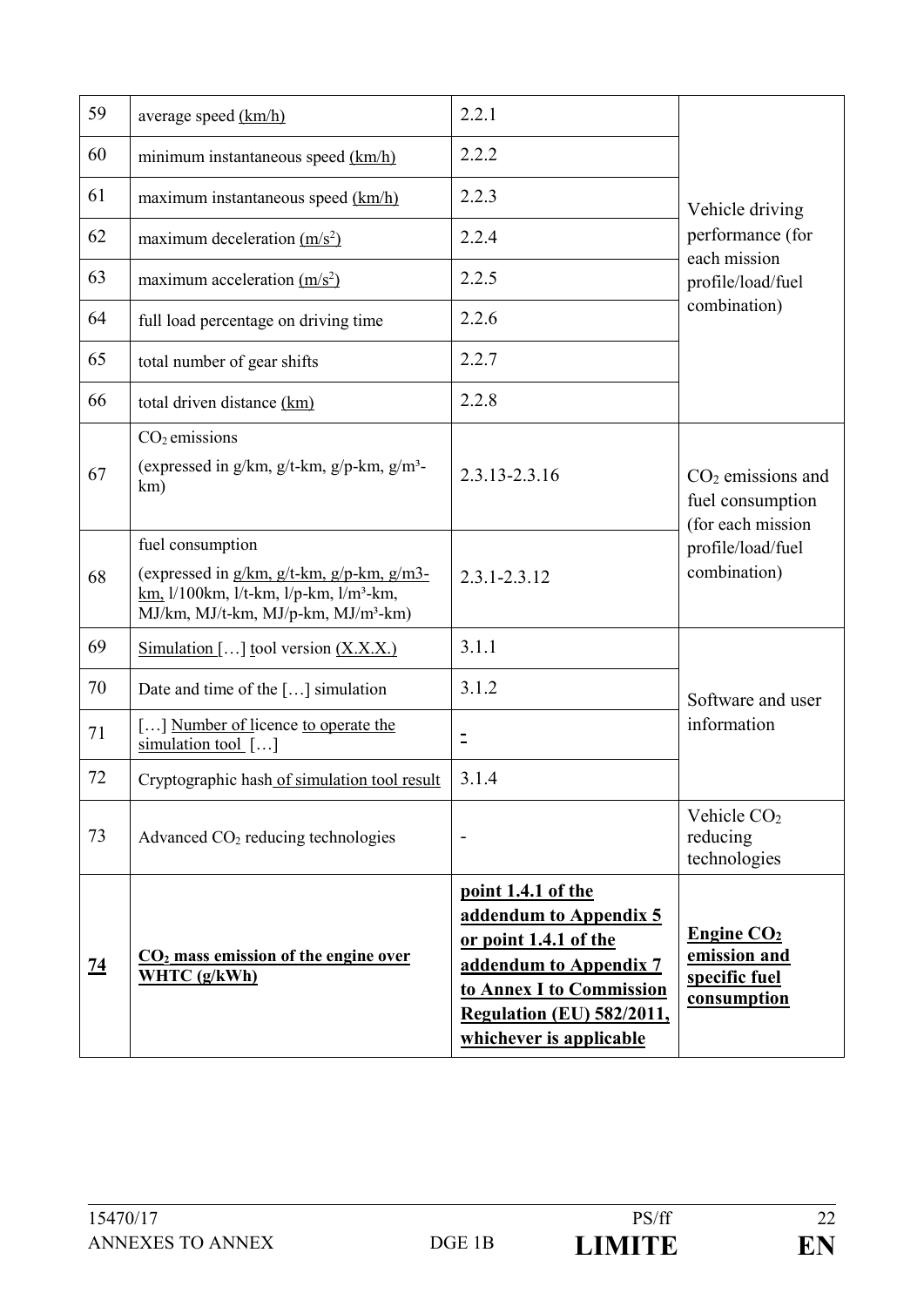| $\overline{25}$ | Specific fuel consumption of the engine<br>over WHTC (g/kWh) | point 1.4.1 of the<br>addendum to Appendix 5<br>or point 1.4.1 of the<br>addendum to Appendix 7<br>to Annex I to Commission<br><b>Regulation (EU) 582/2011,</b><br>whichever is applicable |
|-----------------|--------------------------------------------------------------|--------------------------------------------------------------------------------------------------------------------------------------------------------------------------------------------|
| $\overline{26}$ | $CO2$ mass emission of the engine over<br>WHSC $(g/kWh)$     | point 1.4.2 of the<br>addendum to Appendix 5<br>or point 1.4.2 of the<br>addendum to Appendix 7<br>to Annex I to Commission<br><b>Regulation (EU) 582/2011,</b><br>whichever is applicable |
| 77              | Specific fuel consumption of the engine<br>over WHSC (g/kWh) | point 1.4.2 of the<br>addendum to Appendix 5<br>or point 1.4.2 of the<br>addendum to Appendix 7<br>to Annex I to Commission<br><b>Regulation (EU) 582/2011,</b><br>whichever is applicable |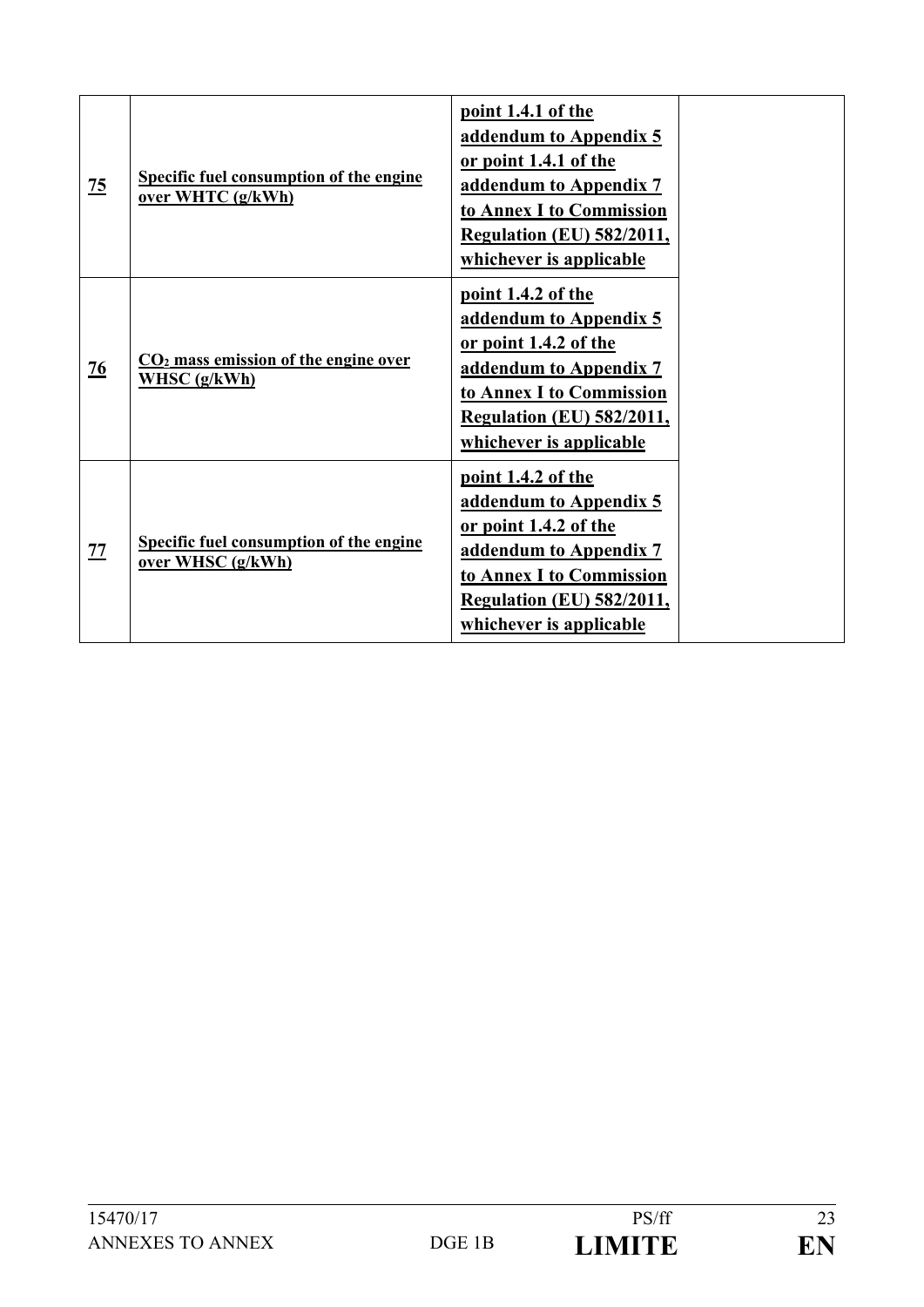### **3. CdxA ranges for the purpose of publication according to Article 6**

**For the purpose of making publicly available the CdxA value specified in data entry 23 in accordance with Article 6, the Commission shall use the ranges defined in following table containing the corresponding range for each CdxA value:**

|                            | CdxA value [m <sup>2</sup> ]     |                                                    |
|----------------------------|----------------------------------|----------------------------------------------------|
|                            |                                  |                                                    |
| Range                      | Min CdxA (CdxA $\ge$ = min CdxA) | <b>Max CdxA (CdxA <maxcdxa)< b=""></maxcdxa)<></b> |
| $\underline{\mathbf{A1}}$  | 0.0                              | $\underline{\mathbf{3.0}}$                         |
| $\underline{A2}$           | $\underline{3.0}$                | 3.2                                                |
| $\underline{A3}$           | 3.2                              | $\underline{3.4}$                                  |
| $\underline{A4}$           | 3.4                              | 3.6                                                |
| $\underline{A5}$           | 3.6                              | 3.8                                                |
| $\underline{\mathbf{A6}}$  | 3.8                              | 4.0                                                |
| $\underline{A7}$           | 4.0                              | 4.3                                                |
| $\underline{A8}$           | 4.3                              | 4.6                                                |
| $\underline{\mathbf{A9}}$  | 4.6                              | 4.9                                                |
| $\underline{A10}$          | <u>4.9</u>                       | 5.2                                                |
| A11                        | 5.2                              | 5.5                                                |
| $\underline{A12}$          | 5.5                              | 5.9                                                |
| $\underline{A13}$          | 5.9                              | 6.3                                                |
| $\underline{A14}$          | 6.3                              | 6.7                                                |
| $\underline{\mathbf{A15}}$ | 6.7                              | 7.1                                                |
| $\underline{A16}$          | 7.1                              | 7.6                                                |
| $\underline{\mathbf{A17}}$ | 7.6                              | 8.1                                                |
| $\underline{A18}$          | <u>8.1</u>                       | 8.6                                                |
| $\underline{A19}$          | 8.6                              | 9.2                                                |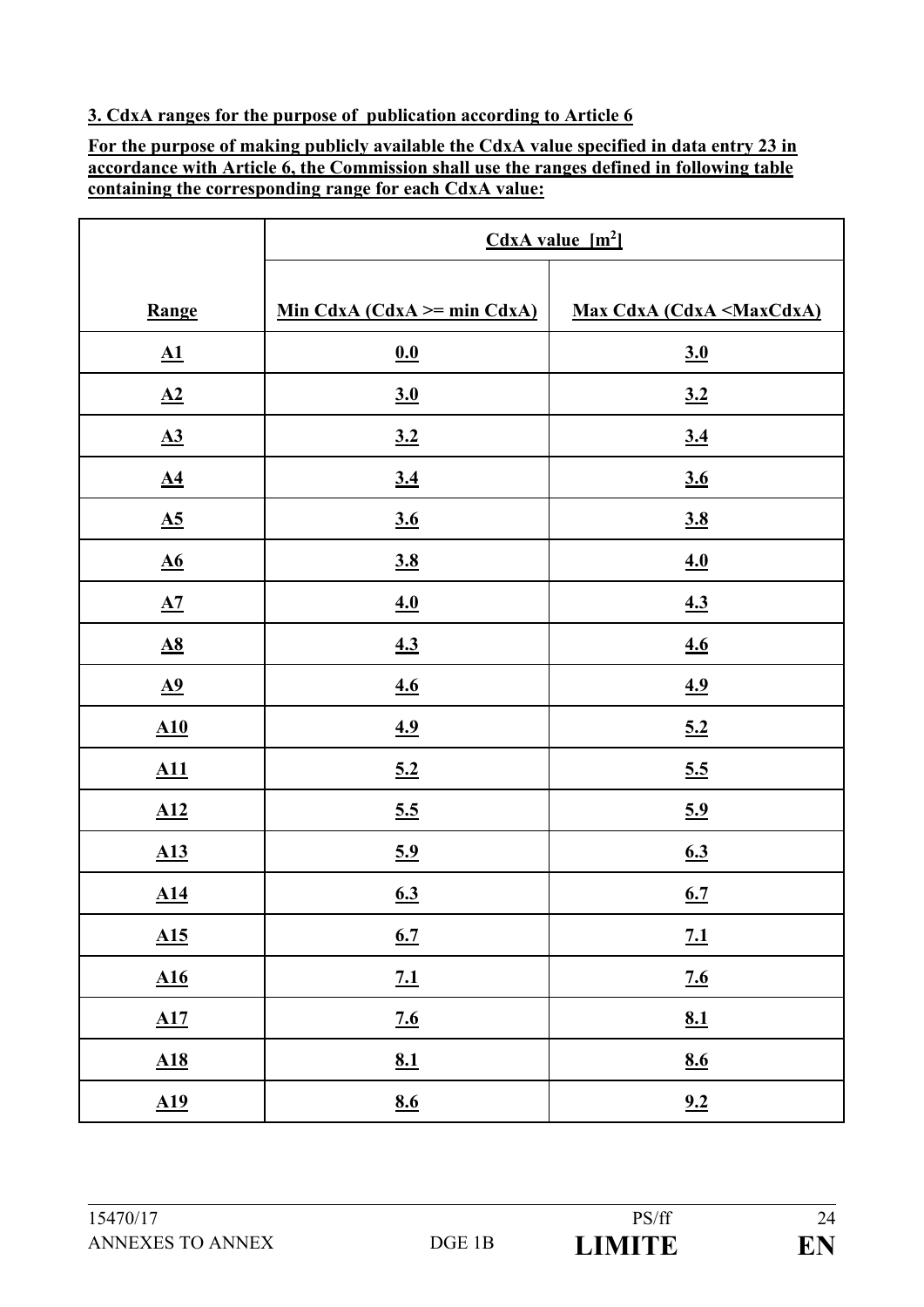## **ANNEX II**

### **Data reporting and management**

### **1. REPORTING BY MEMBER STATES**

- 1.1 […]
- 1.2 The data specified in Part A of Annex I shall be transmitted in accordance with Article 4 by the contact point of the competent authority via electronic data transfer to the Central Data Repository managed by the EEA.

The contact point shall notify the Commission and the EEA when the data is transmitted by email to the following addresses:

## [\[EC-CO2-HDV-IMPLEMENTATION@ec.europa.eu\]](mailto:EC-CO2-HDV-IMPLEMENTATION@ec.europa.eu) and

[HDV-monitoring@eea.europa.eu.](mailto:CO2-monitoring@eea.europa.eu)

### **2. REPORTING BY MANUFACTURERS**

- 2.1 Manufacturers shall notify the Commission without delay and not later than by [31 December 2018] of the following information:
	- (a) The manufacturer name indicated in the certificate of conformity or individual approval certificate;
	- (b) The World Manufacturer Identifier code (WMI code) as defined in Commission Regulation (EU) No  $19/2011^{16}$  to be used in the vehicle identification numbers of new heavy-duty vehicles to be placed on the market;

<sup>1</sup> **<sup>16</sup>** Commission Regulation (EU) No 19/2011 of 11 January 2011 concerning type-approval requirements for the manufacturer's statutory plate and for the vehicle identification number of motor vehicles and their trailers and implementing Regulation (EC) No 661/2009 of the European Parliament and of the Council concerning type-approval requirements for the general safety of motor vehicles, their trailers and systems, components and separate technical units intended therefor (OJ L 8, 12.1.2011, p.1).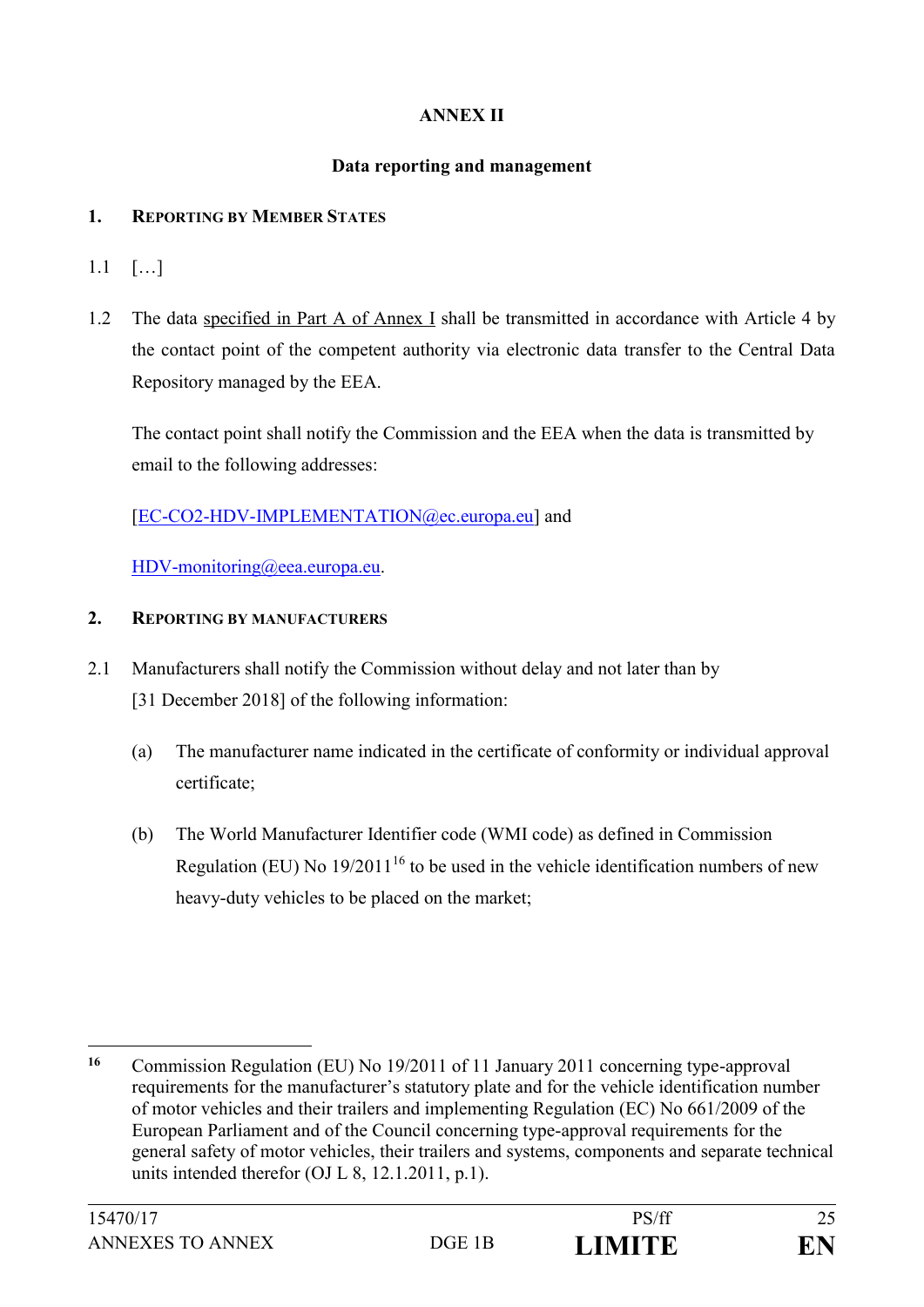(c) The contact point responsible for uploading the data to the Business Data Repository of the EEA.

They shall notify the Commission without delay of any changes to that information.

The notifications shall be sent to the addresses referred to in point 1.2.

- 2.2 New manufacturers entering the market shall inform the Commission without delay of the information referred to in point 2.1.
- 2.3 […]
- 2.4 The data referred to in Article 5 (1) […] shall be transmitted […] by the contact point of the manufacturer via electronic transfer to the Business Data Repository managed by the EEA.

The contact point shall notify the Commission and the EEA when the data is transmitted by email to the functional mailboxes specified in point 1.2 of this Annex.

### **3. DATA PROCESSING**

- 3.1 The EEA shall process the data transmitted in accordance with points 1.2 and 2.4 and shall record the processed data in the Central Register for data on heavy-duty vehicles.
- 3.2 The data relating to vehicles registered in the preceding calendar year and recorded in the Register shall be made public no later than by [31 October] each year, starting from [2020], with the exception of the data entries specified in Article 6(1).
- 3.3 Where a competent authority or manufacturers identify errors in the data submitted, they shall without delay notify those to the Commission and the EEA by submitting an error notification report to the Central Data Repository or the Business Data Repository and by email sent to the functional mailboxes referred to in point 1.2.